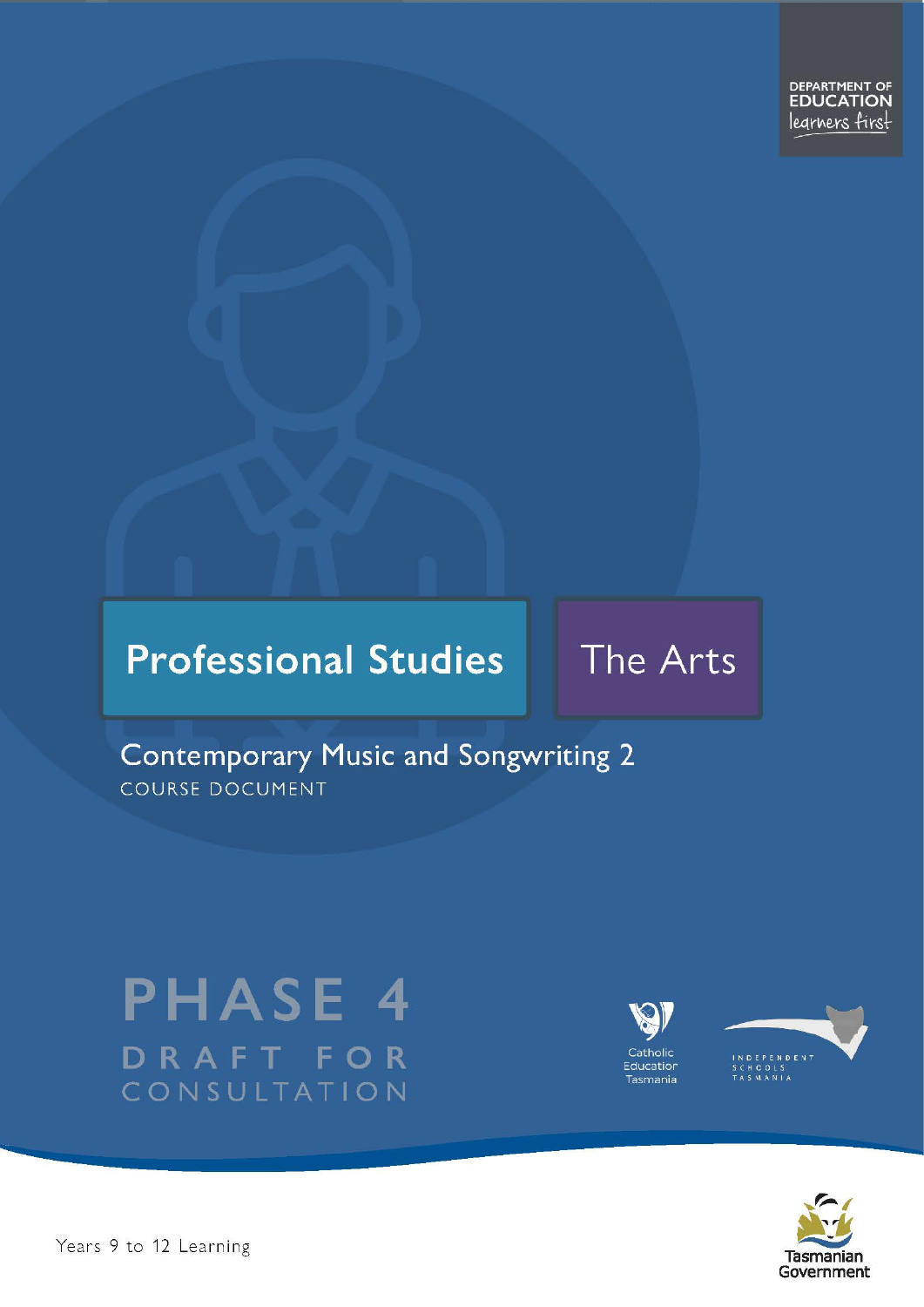# Table of Contents

Phase 4 Consultation Draft Published: August 2021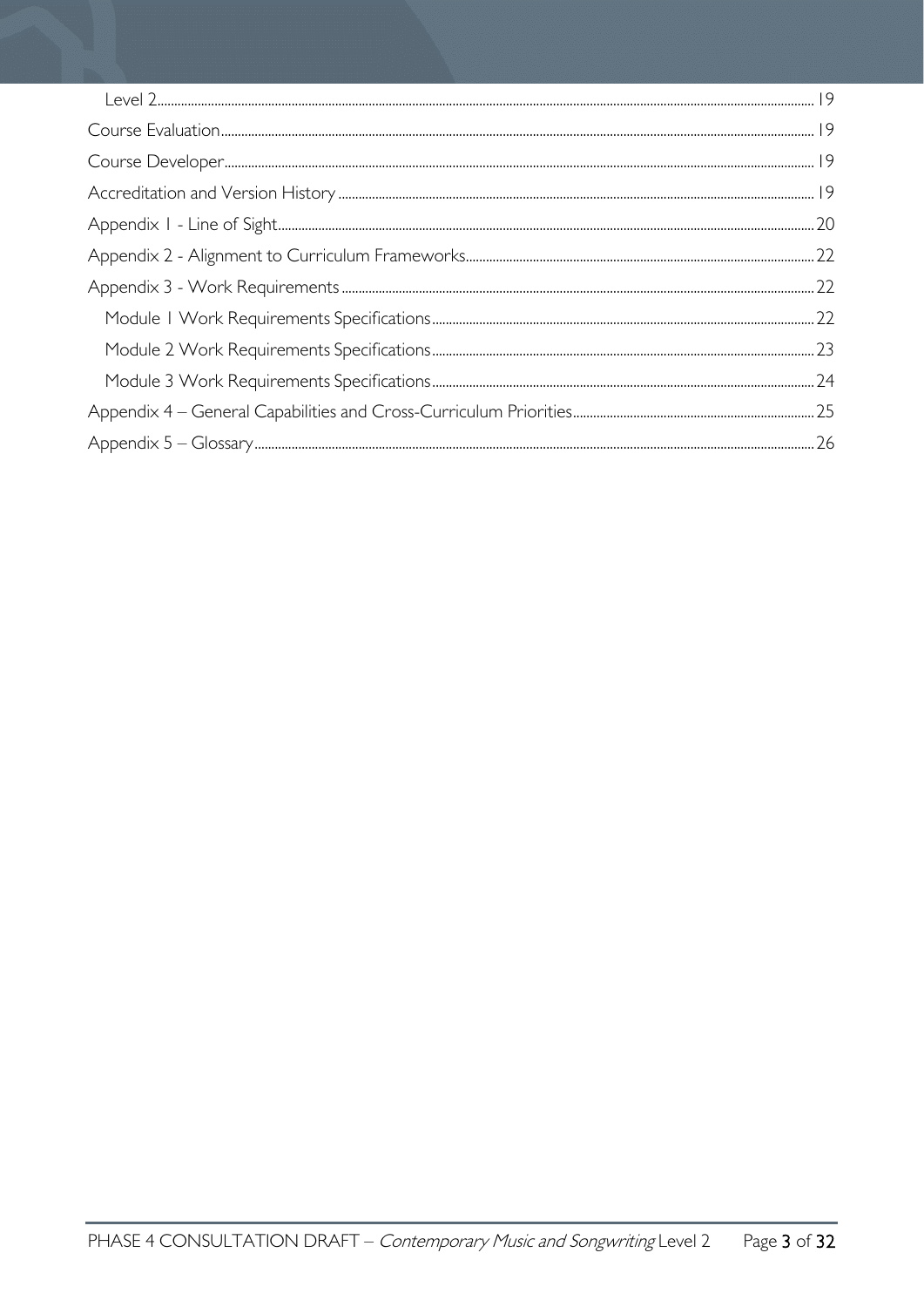# <span id="page-3-0"></span>Contemporary Music and Songwriting, 150 hours – Level 2

This course is the Level 2 component of the proposed Contemporary Music and Songwriting suite.

# <span id="page-3-1"></span>Focus Area – Professional Studies

Courses aligned to the [Years 9 to 12 Curriculum Framework](https://publicdocumentcentre.education.tas.gov.au/library/Shared%20Documents/Education%209-12%20Frameworks%20A3%20WEB%20POSTER.pdf) belong to one of the five focus areas of Discipline-based Study, Transdisciplinary Projects, Professional Studies, Work-based Learning and Personal Futures.

Contemporary Music and Songwriting Level 2 is a Professional Studies course.

Professional Studies bridges academic courses and career-related study to provide students with a combination of academic and practical knowledge, skills and understanding to pursue a particular pathway of interest. Courses integrate exposure to professional environments, processes and practice through inquiry based learning. Professional Studies reflect professional processes and standards and provide learners with an equivalent experience to that of someone working within that profession Professional Studies enhances students' cognitive capacity, efficacy, creativity and craftsmanship in readiness for higher education, internships, apprenticeships, or work in a designated field of interest. Professional Studies courses connect with recognised professional study pathways and contextually align with key Tasmanian industry sectors.

Professional Studies courses have three key features that guide teaching and learning:

- exposure to professional practice
- ideation, research, discovery and integrated learning
- production and sharing replicating a professional paradigm.



In this course learners will do this by:

- producing, performing, and reflecting on original music making in ways that imitate the professional practice of the contemporary music industry – for example, collaborating in a recording space
- composing original music as creative responses to a range of stimuli including ideas, emotions, issues and contexts, or abstract concepts and experimental processes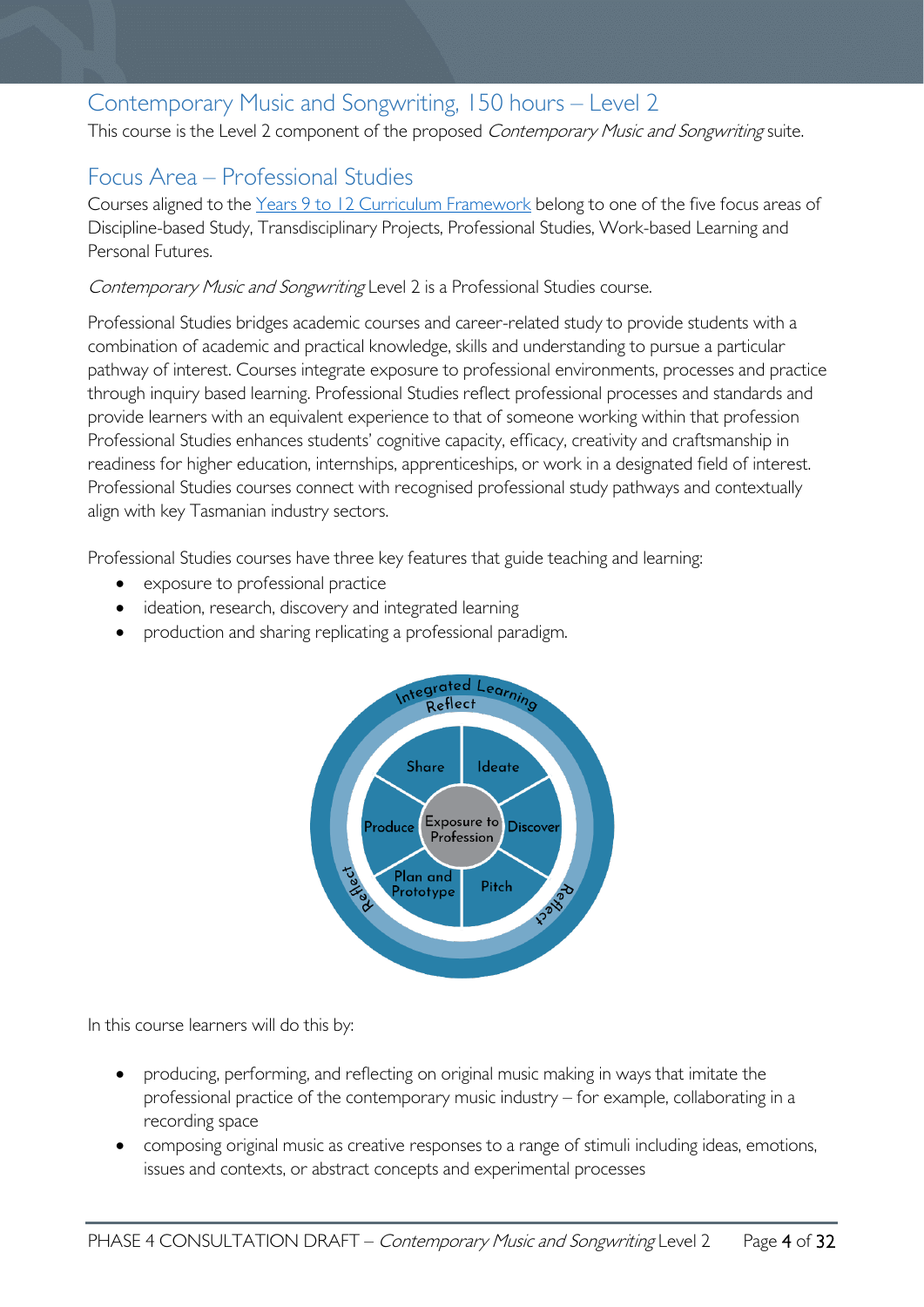• marketing and sharing contemporary music using current industry workplace skills and knowledge including ethical and safe practice.

## <span id="page-4-0"></span>**Rationale**

Music is an expression of human experience. As an aural art form, music encompasses performance, composition, listening, analysing and communication. Learners study elements of music with increasing depth and complexity. The study of music enhances the cognitive, affective, motor, social and personal skills of learners.

Contemporary music encompasses a range of styles developed from the twentieth century to current times and include, but not be limited to, blues, country, electronic/dance, experimental, folk, funk, hiphop, jazz, metal, pop, rock, roots and world music.

Contemporary Music and Songwriting Level 2 provides opportunities for creative expression and the development of aesthetic appreciation. The course is a vehicle for learners to engage with and create music. The music can range from abstract experimentation to music that responds to current ideas and issues or that expresses personal viewpoints and experience. Students develop an understanding of, and respect for, contemporary music and contemporary music practices across different times, places, cultures and contexts.

Students listen to, perform, improvise, compose and analyse songs and music in a range of independent and collaborative experiences. The course develops basic music literacy, skills in music technology, and covers music industry topics including workplace health and safety and copyright issues.

Contemporary Music and Songwriting Level 2 can develop the transferable skills of critical and creative thinking, collaboration, communication, self-direction and confidence.  Such skills will provide a suitable foundation and confidence for learners to engage successfully in the wider music industry and in further study for example, the University Connections Program (UCP) Songwriting unit run by the University of Tasmania.

The purpose of Years 9 to 12 Education is to enable all students to achieve their potential through Years 9 to 12 and beyond in further study, training or employment.

Years 9 to 12 Education enables Personal Empowerment, Cultural Transmission, Preparation for Citizenship and Preparation for Work.

This course is built on the principles of: Access, Agency, Excellence, Balance, Support and Achievement as part of a range of programs that enables students to access a diverse and flexible range of learning opportunities suited to their level of readiness, interests and aspirations.

# <span id="page-4-1"></span>Learning Outcomes

On successful completion of this course learners will be able to:

- 1. describe a range of contemporary music techniques and styles
- 2. compose contemporary music compositions that are creative and effective
- 3. perform stylistically, and with technical proficiency, within contemporary music style(s)
- 4. use safe and appropriate contemporary music industry skills
- 5. apply effective reflection, time management, planning and negotiation skills to contemporary music activities
- 6. recognise and effectively use music elements in aural, written, and practical contexts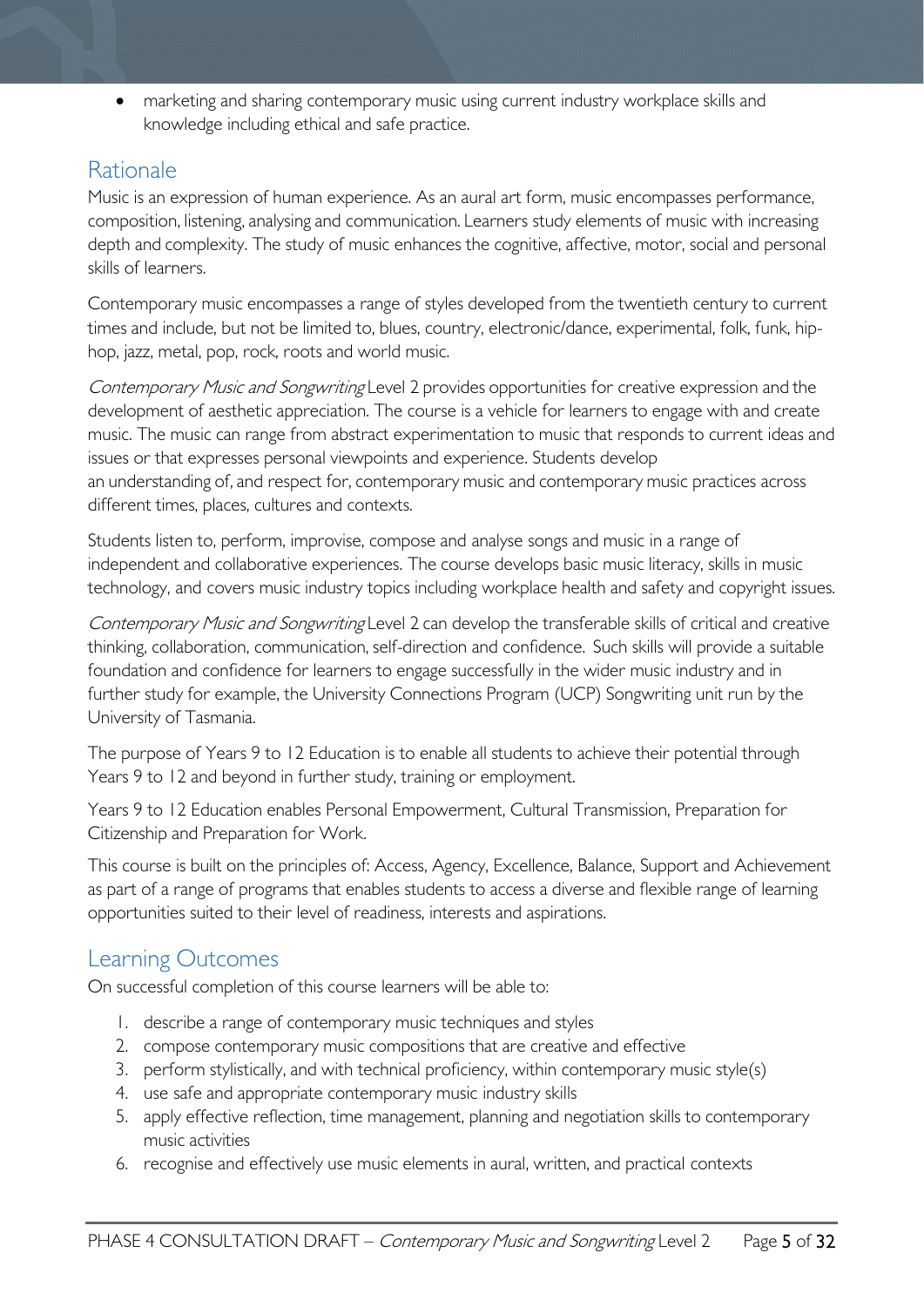- 7. explain, understand and use current and informed industry knowledge including contemporary music industry copyright laws and legal issues
- 8. use creative entrepreneurial skills and promote and market contemporary music activities using targeted marketing strategies.

# <span id="page-5-0"></span>Integration of General Capabilities and Cross-Curriculum Priorities

The general capabilities addressed specifically in this course are:

- Critical and creative thinking  $\mathbb{C}$
- Ethical understanding  $\div$
- Intercultural understanding •
- Personal and social capability  $\ddot{=}$

The cross-curriculum priorities enabled through this course are:

- Aboriginal and Torres Strait Islander Histories and Cultures  $\mathcal$
- Asia and Australia's Engagement with Asia M

# <span id="page-5-1"></span>Course Description

Contemporary Music and Songwriting Level 2 is about contemporary music, the contemporary music industry, and the types of knowledge, skills and understanding needed to be a contemporary musician or songwriter. Contemporary music can be composed and performed in a range of styles including pop, rock, blues, country, electronic/dance, experimental, folk, funk, hip-hop, jazz, metal, roots, and world music. Students develop an understanding of, and respect for, contemporary music and contemporary music practices across different times, places, cultures, and contexts. The course is practical and skills-based and will develop learners' creative and critical thinking, collaboration, communication, and self-management skills. Learners perform, compose, and produce contemporary music and/or songs in a variety of contexts. Students learn about and apply current music industry skills and ethical ways of working. Students will also develop their creative entrepreneurship skills as they effectively market and promote their original music to a range of audiences.

# <span id="page-5-2"></span>Pathways

Pathways into Contemporary Music and Songwriting Level 2 include Band 9-10 Australian Curriculum: Music, the proposed Arts Level 1, and some prior music, singing, performing and/or songwriting experience.

Pathways out of *Contemporary Music and Songwriting* Level 2 include University Connections Program (UCP) Songwriting or Music Technology Projects units, by the University of Tasmania, VET Certificate 11 and 111 in Music (Year 11 into 12) and Certificate 1V in Music or Studies in Jazz and Popular Music and Music Technology, or Songwriter Strand in the Bachelor of Music degree at the University of Tasmania (beyond Year 12). Career pathways into the music industry include singer, songwriter, composer, artist manager, agent, promoter, public relations officer, venue manager, music journalist, sound engineer and festival organiser.

# <span id="page-5-3"></span>Course Requirements

#### <span id="page-5-4"></span>Access

Prior music, singing, performing and/or songwriting experience is recommended for *Contemporary* Music and Songwriting Level 2.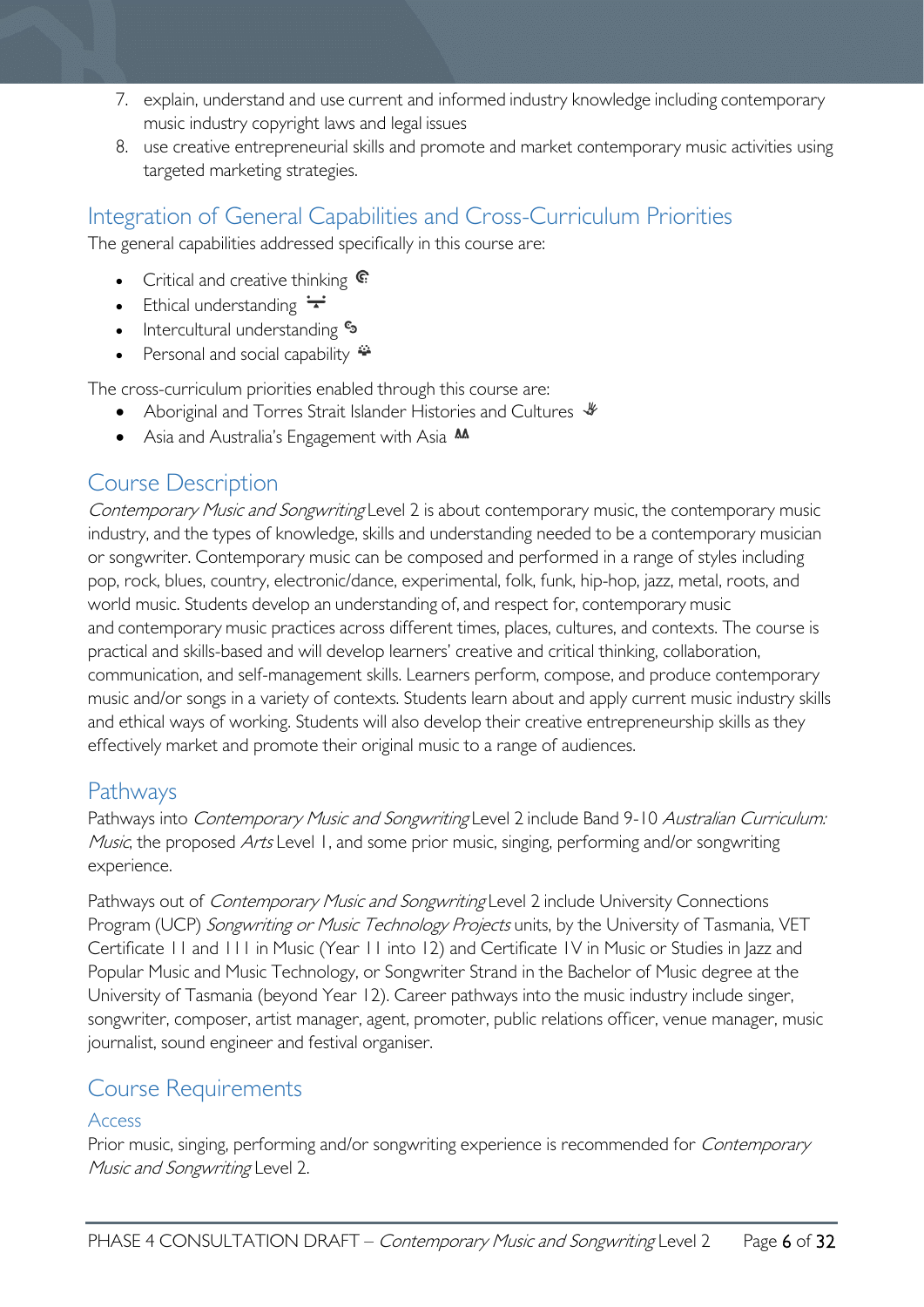#### <span id="page-6-0"></span>Resource Requirements

Providers must ensure access to:

- appropriate instruments in good working order including, but not limited to, bass guitar, electric and/or semi-acoustic guitar, drums, keyboard, and piano
- rehearsal space
- contemporary reference materials and resources
- a selection of appropriate microphones and hardware suitable for sound
- reinforcement/recording (dependent on instrumentation and vocal requirements)
- amplification (guitar amps, bass amps, public address (PA) system, mixer).

It is recommended providers ensure access to:

• digital audio workstations (DAW) with appropriate features, functions, and software plugins for learner multi-track recording investigations.

# <span id="page-6-1"></span>Course Structure and Delivery

### <span id="page-6-2"></span>**Structure**

This course consists of three 50-hour modules. Work in this course must be produced over the one academic year (150-hour course).

Module 1 – Composition and creativity

- Module 2 Contemporary music industry knowledge and skills
- Module 3 Performance and creative entrepreneurship

### <span id="page-6-3"></span>**Delivery**

There is no specific recommended delivery sequence for the modules so that providers have the flexibility to organise the content around performance opportunities.

# <span id="page-6-4"></span>Course Content

### <span id="page-6-5"></span>Module 1 – Composition and creativity

#### <span id="page-6-6"></span>Module 1 Learning Outcomes

The following Learning Outcomes are a focus of this module:

- 1. describe a range of contemporary music techniques and styles
- 2. compose contemporary music pieces that are creative and effective
- 3. perform stylistically, and with technical proficiency, within contemporary music style(s)
- 4. use safe and appropriate contemporary music industry skills
- 5. apply effective reflection, time management, planning and negotiation skills to contemporary music activities
- 6. recognise and effectively use music elements in aural, written, and practical contexts.

#### <span id="page-6-7"></span>Module 1 Content

Learners use musical elements, experiment and trial ideas, research, and reflect, analyse, describe, and compose, record and notate original music and/or songs. Students make music by responding to ideas, emotions, issues, and contexts or by experimenting with the musical elements.

#### Key Knowledge:

Music can be analysed and composed by considering a variety of its elements or parts (aspects, characteristics, features) individually or together. A commonly used list of the main elements of music include: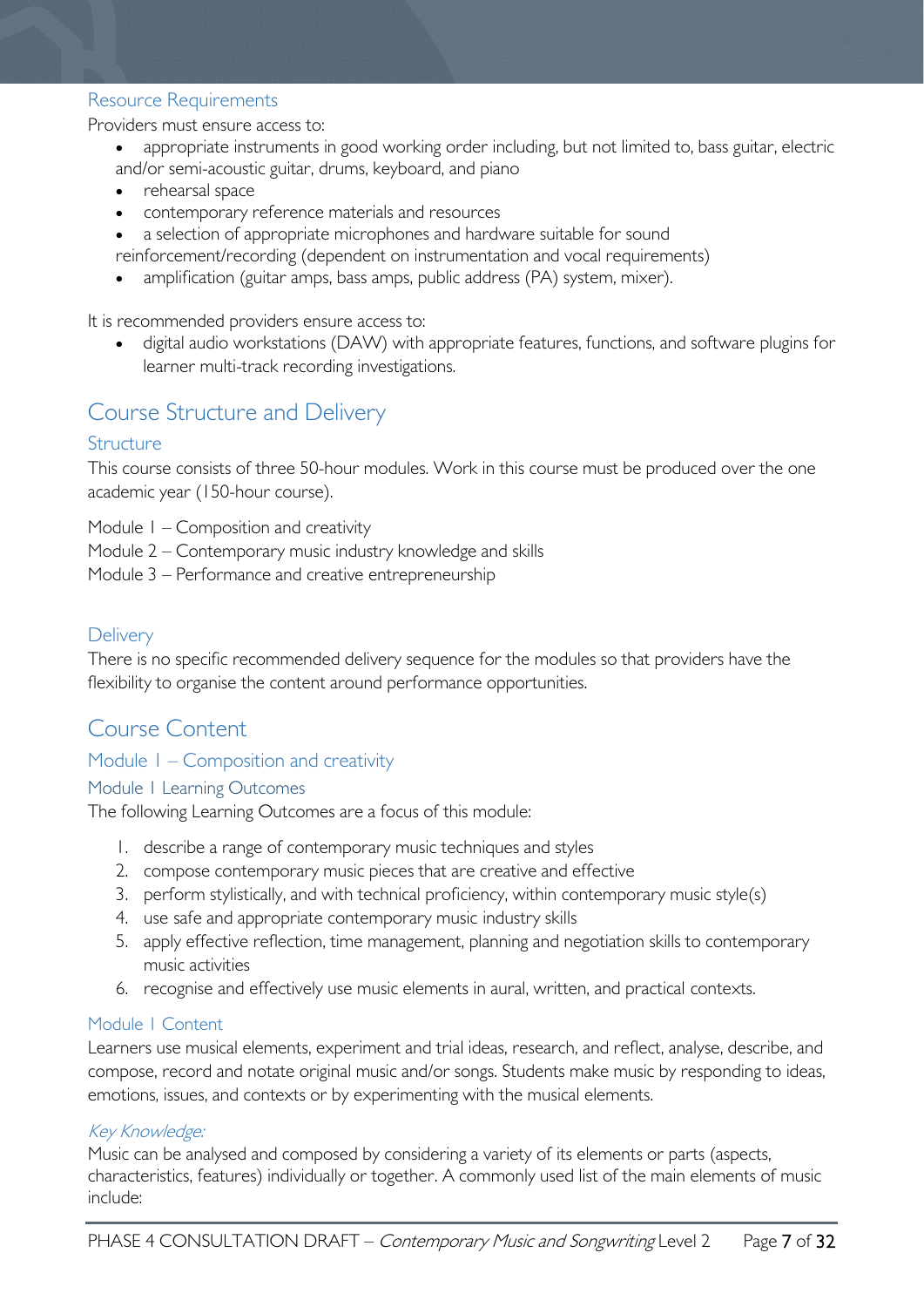- pitch
- timbre
- texture
- dynamics and expressive devices
- duration
- form.

Ideas, emotions, and experiences can be communicated through music by the manipulation of music elements including the development of lyric crafting (use of text/language). Learners research and reflect on the history of their chosen instrument and the development of contemporary practices and theories that influence performance styles and qualities today.

Learners explore a variety of ways to interpret music and choose those that are most appropriate in their given contexts. Through listening to live or recorded performances by professional musicians they use influences and inspirations to shape and develop their own personal performance styles. Discussing and analysing performances, either orally or in writing, as well as reflecting on and critically appraising their own performances, helps develop learners' understanding of technique and quality.

### Key Skills:

### **Composition**

Learners are introduced to processes and strategies which assist them in the composition and recording of original contemporary music pieces. The exploration of a range of techniques and styles develops learners' appreciation of composing as a music-making process and capacity for creative thinking.

Through consideration of their own compositions and those of others, learners have opportunities to discuss and present ideas about compositions with clarity and confidence.

Through the process of completing several compositions, learners develop the skills and confidence to continue composing and develop pieces for performance in either solo or ensemble contexts.

#### Key focus areas:

- understand the structure of contemporary compositions
- compose and/or arrangement of an original composition
- successfully perform an original composition
- undertake tasks associated with the recording of an original composition
- use of timelines, protocols, goal setting, planning documents, prioritising, progress tracking and scheduling
- use contemporary notation to notate an original composition.

#### When creating music through composing and presenting the following key content is required:

- dynamics, timbre, style, musical expression, use of a range of instrumental/vocal textures
- target audience
- recording processes
- lyrics including understanding and using language techniques to communicate narrative, meaning or mood
- harmonic structure
- form and/or song structure
- notation of score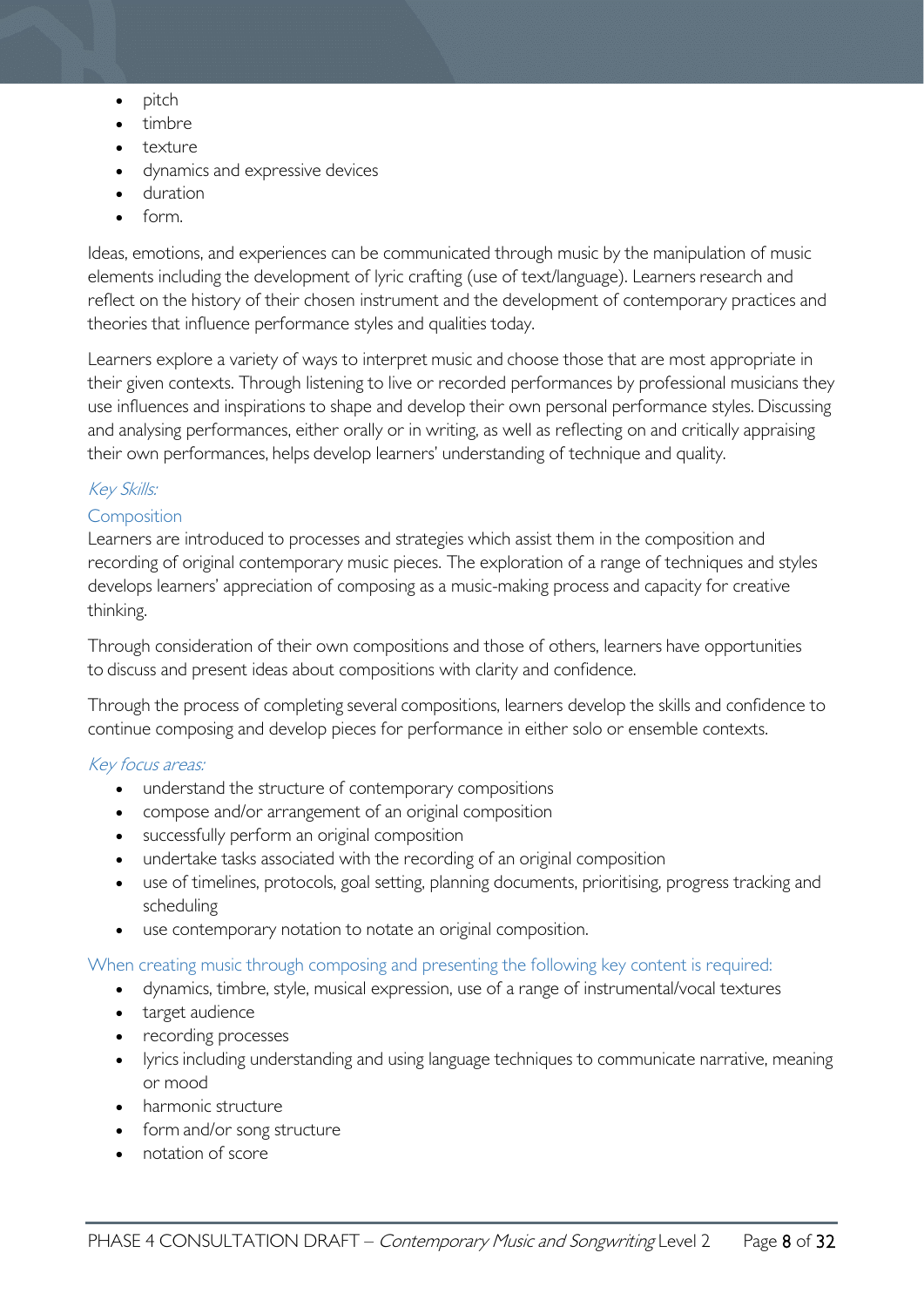#### Aural and Theoretical Skills

Learners listen to and notate selected contemporary musical examples to develop their aural skills and study a range of theoretical concepts relevant to contemporary music.

#### Key focus areas:

- read notation required for their instrument/voice (i.e., score, chord chart, lead sheets)
- use timelines, protocols, goal setting, planning documents, prioritising, progress tracking and scheduling
- apply theoretical understanding and concepts to their instrument/voice
- identify intonation issues
- transcribe and arrange contemporary pieces.

Understanding and application of aural and theoretical skills is developed through the following key content:

- rhythm components (beat, meter, time signature)
- working within keys (tonality)
- using a coherent melodic structure
- harmonic structure (examples can include harmonic progressions, perception of major/minor/diminished/augmented chords)
- transcription (for example aural identification of intervals, rhythm, chord progressions)
- compositional devices (example: transposition)
- reading notation
- writing notation
- understanding and using composition terminology
- using symbols as found and used in contemporary music.

### <span id="page-8-0"></span>Module 1 Work Requirements Summary

The work requirements of a course are processes, products or performances that provide a significant demonstration of achievement that is measurable against the course's standards. Work requirements need not be the sole form of assessment for a module.

This module includes

- One (1) x Project recording and notation/score of complete original composition
- One (1) x Performance of one (1) complete original composition (the composition that was notated) (approx. 1:30–3:30 min)
- One  $(1)$  x Short response (annotation of musical score, chord chart or lead sheet
- One (1) x Short response focus (aural and rhythm skills)
- One (1) x Short reflective response

See Appendix 3 for the full specifications of the Work Requirements of this course.

#### <span id="page-8-1"></span>Module 1 Assessment

This module has a focus on criteria 1, 2, 3, 4, 5, and 6

#### <span id="page-8-2"></span>Module 2 – Contemporary music industry knowledge and skills

In Module 2 learners are introduced to current music industry workplace knowledge and skills. Learners engage with real world components of the professional contemporary music industry associated with the legal and practical aspects of music performance and composition/songwriting.

#### <span id="page-8-3"></span>Module 2 Learning Outcomes

The following Learning Outcomes are a focus of this module: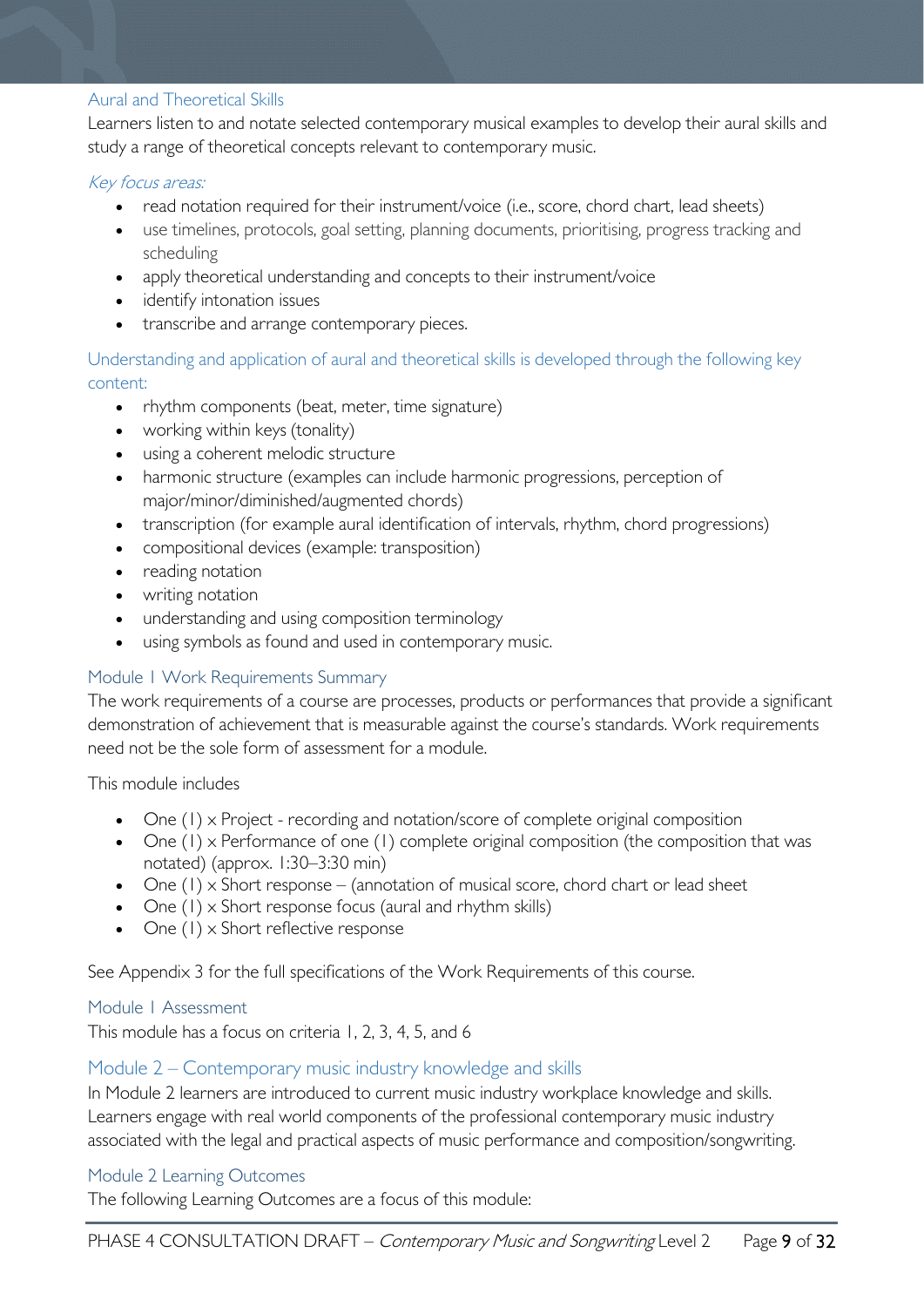- 1. describe a range of contemporary music techniques and styles
- 2. compose contemporary music pieces that are creative and effective
- 3. perform stylistically, and with technical proficiency, within contemporary music style(s)
- 4. use safe and appropriate contemporary music industry skills
- 5. apply effective reflection, time management, planning and negotiation skills to contemporary music activities
- 7. explain, understand, and use current and informed industry knowledge including contemporary music industry copyright laws and legal issues.

### <span id="page-9-0"></span>Module 2 Content

#### Contemporary Music Industry Knowledge

Learners will research and address legal issues such as copyright and investigate the role of regulatory authorities such as Australasian Performing Right Association (APRA) and Australasian Mechanical Copyright Owners Society (AMCOS). Musicians also learn how to be responsible for their own ethical and legal practice and understand wider legal issues around moral rights, copyright, assigning and licensing rights, cultural appropriation, and contracts.

### Key focus areas:

- researching and completing written tasks on the principles and importance of copyright
- understanding and application of legal issues associated with contemporary music
- use timelines, protocols, goal setting, planning documents, prioritising, progress tracking and scheduling
- ethical considerations.

### Understanding of these areas is developed through the following key content:

- knowledge of APRA/AMCOS
- contracts.

### Contemporary Music Practical Industry Skills

Learners develop skills and knowledge in the setup, care and maintenance of musical equipment. Learners explore setups and requirements for a variety of situations such as recording, indoor and outdoor performance, acoustic performance and ensemble and/or solo performances in small and large public venues (these may be undertaken in actual practical or hypothetical/simulated environments). Learners are introduced to relevant Work, Health and Safety (WHS) standards within their immediate learning environment and across the wider contemporary music industry.

Recording of vocals and instruments is a fundamental part of documenting and sharing both performance and composition. Learners engage in a variety of tasks to enable them to record and document effectively the music making of self and others in a variety of technical formats using simple recording techniques selecting form a range of recording equipment available.

### Key focus areas:

- demonstrate the setup of guitar, bass and keyboard amplifiers, drum kits and keyboards as used by a contemporary ensemble
- set up and operate a public address (PA) system
- undertake tasks associated with the processes of recording in a safe and appropriate manner
- tune and maintain their instrument.

#### Understanding of these areas is developed through the following key content:

- venue specifics
- specific equipment used for amplification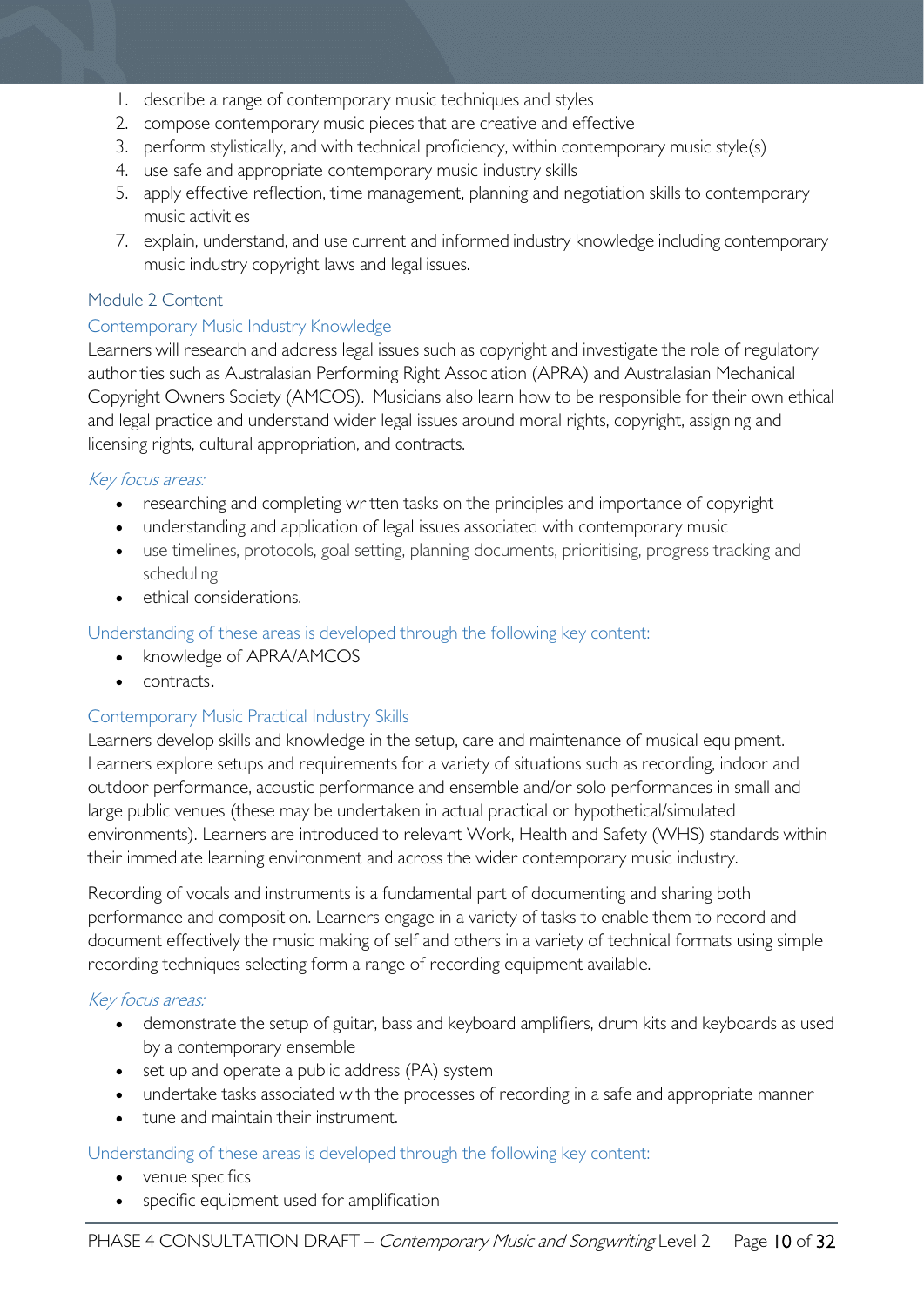- equipment maintenance and repair
- recording studio set up and operation
- soundproofing
- safety awareness
- anatomy of musical instruments
- processes for the safe transportation and storage of equipment: for example, lead rolling
- requirements for tagging and testing.

#### <span id="page-10-0"></span>Module 2 Work Requirements Summary

The work requirements of a course are processes, products or performances that provide a significant demonstration of achievement that is measurable against the course's standards. Work requirements need not be the sole form of assessment for a module.

This module includes:

- One (1) x performance of one (1) original composition (ensemble/soloist)
- One (1) x performance of one (1) contemporary music piece (ensemble/soloist)
- One (1) x performance of one (1) contemporary music piece or original composition for an audience (live/recorded) (ensemble/soloist)
- One (1) x practical demonstration of appropriate set up, operation and break down of PA (Vocal PA minimum)
- One (1) x short response focus: Copyright and Contracts.

See Appendix 3 for the full specifications of the Work Requirements of this course.

#### <span id="page-10-1"></span>Module 2 Assessment

This module has a focus on criteria 1, 2, 3, 4, 5, and 7

#### <span id="page-10-2"></span>Module 3 – Performance and creative entrepreneurship

In Module 3, learners will produce and perform contemporary music and learn aspects of marketing and promotion of contemporary music.

#### <span id="page-10-3"></span>Module 3 Learning Outcomes

The following Learning Outcomes are a focus of this module:

- 1. describe a range of contemporary music techniques and styles
- 2. compose contemporary music pieces that are creative and effective
- 3. perform stylistically, and with technical proficiency, within contemporary music style(s)
- 4. use safe and appropriate contemporary music industry skills
- 5. apply effective reflection, time management, planning and negotiation skills to contemporary music activities
- 8. use creative entrepreneurial skills and promote and market contemporary music activities using targeted marketing strategies.

#### <span id="page-10-4"></span>Module 3 Content

In a variety of contexts students experience professional environments, processes, and practices of contemporary music. They will perform either live or in recording studios, in ensembles or as soloists, and investigate, develop and use marketing and promotion skills.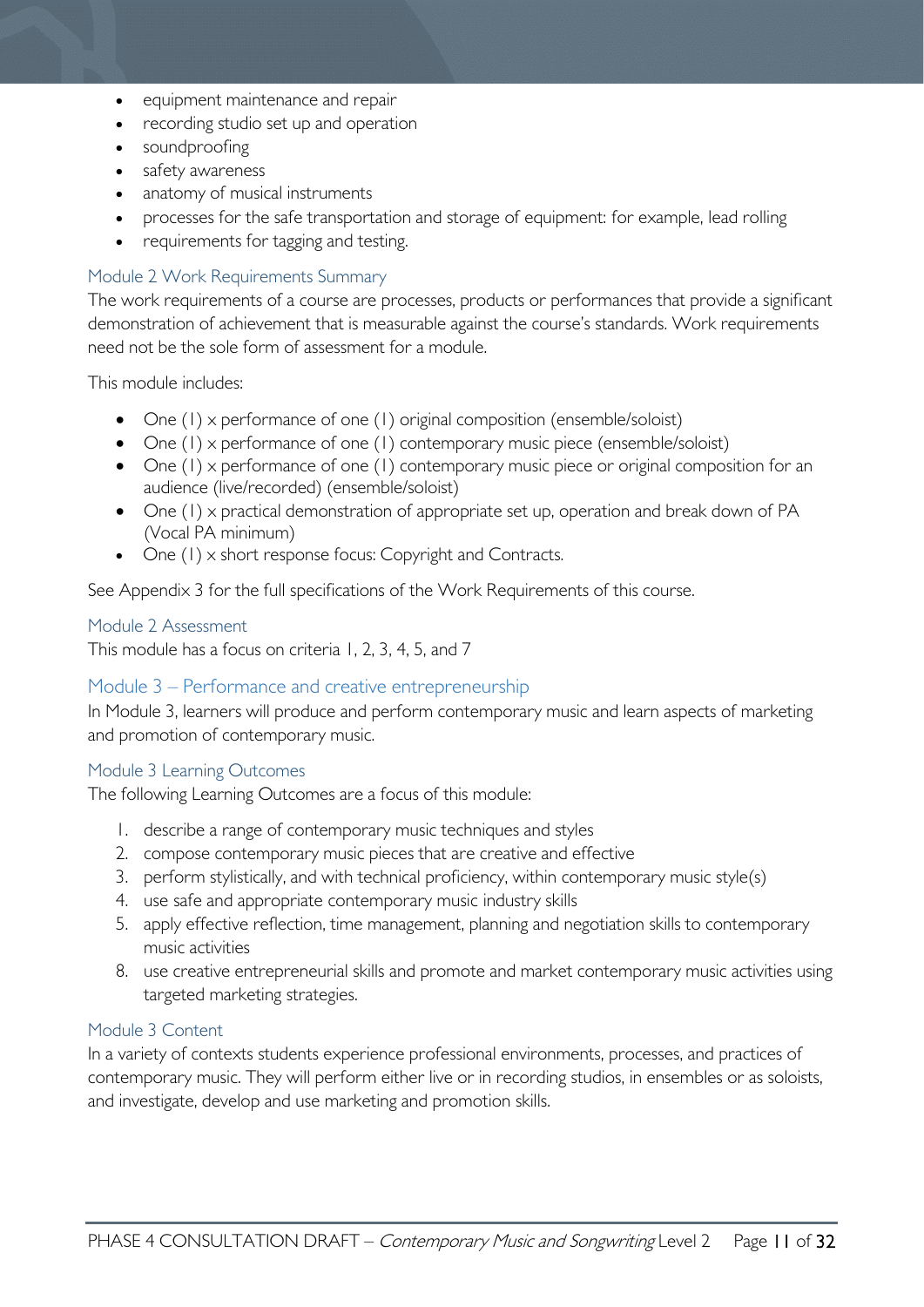#### **Performance**

### Key Knowledge:

To perform (live or in a recording studio) as a contemporary musician requires a mixture of artistry and practical knowledge. Performance requires confidence, motivation, patience, preparation, practice/rehearsal, stamina, time management, technical facility, expressiveness and refinement. Working in a range of professional contemporary music environments (both simulated and actual) requires communication, collaboration, professionalism, self-direction and self-awareness.

### Key Skills:

Learners develop technique in their chosen instrument (which may include voice) and learn about safety and care requirements associated with that instrument. They are encouraged to explore the unique characteristics and limitations of their chosen instrument and explore styles that are appropriate for contemporary performance.

#### Key focus areas:

- performance skills/stagecraft/ recording studio etiquette and understanding
- display a degree of technical proficiency on their instrument/voice in performance
- use/interpret notation as appropriate and applicable to chosen instrument/voice
- care for and maintain instrument/voice
- perform in a range of styles.

### In the development of performance skills, the following key content is addressed:

- intonation
- rhythm
- dynamics
- music expression: i.e., appropriate interpretation and communication of intent choice and ordering of music repertoire
- tonal quality
- fluency
- accuracy
- technical facility
- confidence.

### Marketing and Promotion

#### Key Knowledge:

Professional musicians need to know how to market themselves. In effect, artists are creative entrepreneurs and learn how to market, brand and define themselves across digital, social and traditional media.

#### Key Skills:

Learners will develop skills in the marketing and promotion of contemporary musicians. They explore current trends in digital, social, and traditional media. Learners will apply knowledge of marketing, promotion, and performance-related issues in simulated or authentic performance opportunities.

#### Key focus areas:

- identifying and defining careers within the music industry
- marketing strategies such as branding and press releases
- promotion strategies such as advertising and publicity.

#### Understanding of these areas is developed through the following key content:

• social media and print media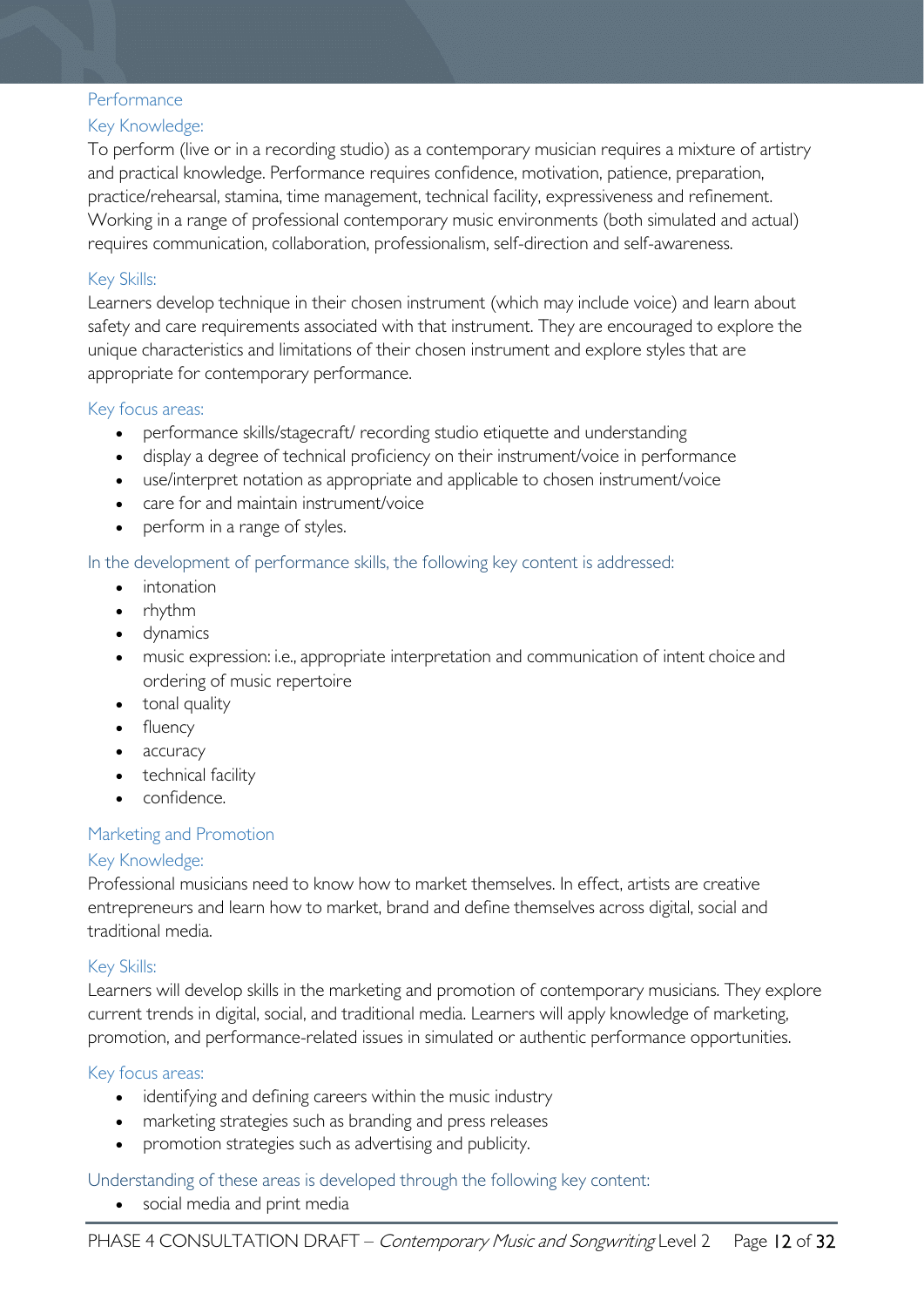- social networks
- venue or media platform choice
- finance or costing events.

### <span id="page-12-0"></span>Module 3 Work Requirements Summary

The work requirements of a course are processes, products or performances that provide a significant demonstration of achievement that is measurable against the course's standards. Work requirements need not be the sole form of assessment for a module.

This module includes:

- One (1) x performance of one (1) original composition (ensemble/soloist)
- One (1) x performance of two (2) contemporary music pieces (ensemble/soloist)
- One (1) x performance of minimum two contemporary music pieces or original compositions for an audience (ensemble/soloist)
- One (1) x Extended response, focus: marketing, promotion of contemporary music performance.

See Appendix 3 for the full specifications of the Work Requirements of this course.

### <span id="page-12-1"></span>Module 3 Assessment

This module has a focus on criteria 1, 2, 3, 4, 5 and 8

### <span id="page-12-2"></span>Assessment

Criterion-based assessment is a form of outcomes assessment that identifies the extent of learner achievement at an appropriate end-point of study. Although assessment – as part of the learning program – is continuous, much of it is formative, and is done to help learners identify what they need to do to attain the maximum benefit from their study of the course. Therefore, assessment for summative reporting to TASC will focus on what both teacher and learner understand to reflect endpoint achievement.

The standard of achievement each learner attains on each criterion is recorded as a rating 'A', 'B', or 'C', according to the outcomes specified in the standards section of the course.

A 't' notation must be used where a learner demonstrates any achievement against a criterion less than the standard specified for the 'C' rating.

A 'z' notation is to be used where a learner provides no evidence of achievement at all.

Internal assessment of all criteria will be made by the provider. Providers will report the learner's rating for each criterion to TASC.

<span id="page-12-3"></span>Criteria

|                | Module           | Module 2         | Module 3         |
|----------------|------------------|------------------|------------------|
| Criteria Focus | 1, 2, 3, 4, 5, 6 | 1, 2, 3, 4, 5, 7 | 1, 2, 3, 4, 5, 8 |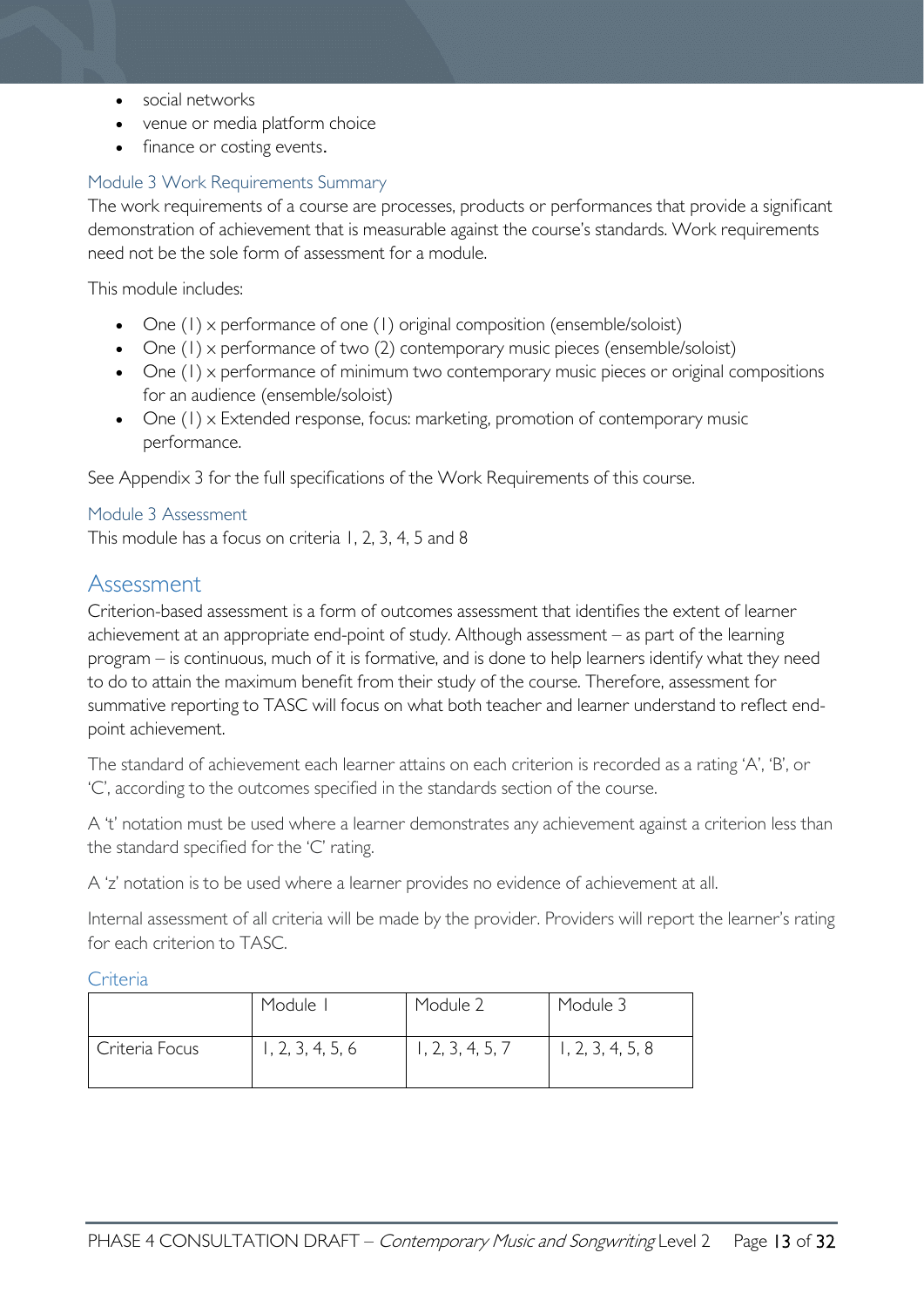The assessment for *Contemporary Music and Songwriting* Level 2 will be based on the degree to which the learner can:

- 1. describe contemporary music styles
- 2. compose contemporary music
- 3. perform contemporary music
- 4. use contemporary music industry practical skills
- 5. apply reflection, time management, planning and negotiation skills to contemporary music activities
- 6. recognise and effectively use music elements in aural, written, and practical contexts
- 7. explain contemporary music industry knowledge
- 8. use promotion and marketing skills.

#### <span id="page-13-0"></span>**Standards**

Criterion 1: describe contemporary music styles

| <b>Standard Element</b>                                                        | Rating C                                                                                                                                          | <b>Rating B</b>                                                                                                                               | Rating A                                                                                                                                                 |
|--------------------------------------------------------------------------------|---------------------------------------------------------------------------------------------------------------------------------------------------|-----------------------------------------------------------------------------------------------------------------------------------------------|----------------------------------------------------------------------------------------------------------------------------------------------------------|
| $EI$ – Describe and<br>apply<br>contemporary<br>music style and<br>techniques  | identifies and applies a<br>limited range of<br>contemporary music<br>styles and techniques                                                       | describes and applies a<br>range of contemporary<br>music styles and<br>techniques                                                            | explains and applies a<br>range of contemporary<br>music styles and<br>techniques                                                                        |
| $E2 - Express$<br>opinions about<br>contemporary<br>music styles               | reflects on, and<br>expresses an opinion<br>about, a limited range of<br>contemporary music<br>styles in oral and written<br>responses            | reflects on, and<br>expresses considered<br>opinion about, a range of<br>contemporary styles in<br>oral and written<br>responses              | reflects on, and uses<br>evidence to support<br>considered opinion<br>about, a range of<br>contemporary music<br>styles in oral and written<br>responses |
| $E3 - Use music$<br>terminology to<br>describe<br>contemporary<br>music styles | uses a limited range of<br>music terminology when<br>reflecting on different<br>styles of contemporary<br>music in oral and written<br>responses. | uses music terminology<br>when reflecting on and<br>describing different styles<br>of contemporary music<br>in oral and written<br>responses. | uses a range of accurate<br>music terminology when<br>appraising different styles<br>of contemporary music<br>in oral and written<br>responses.          |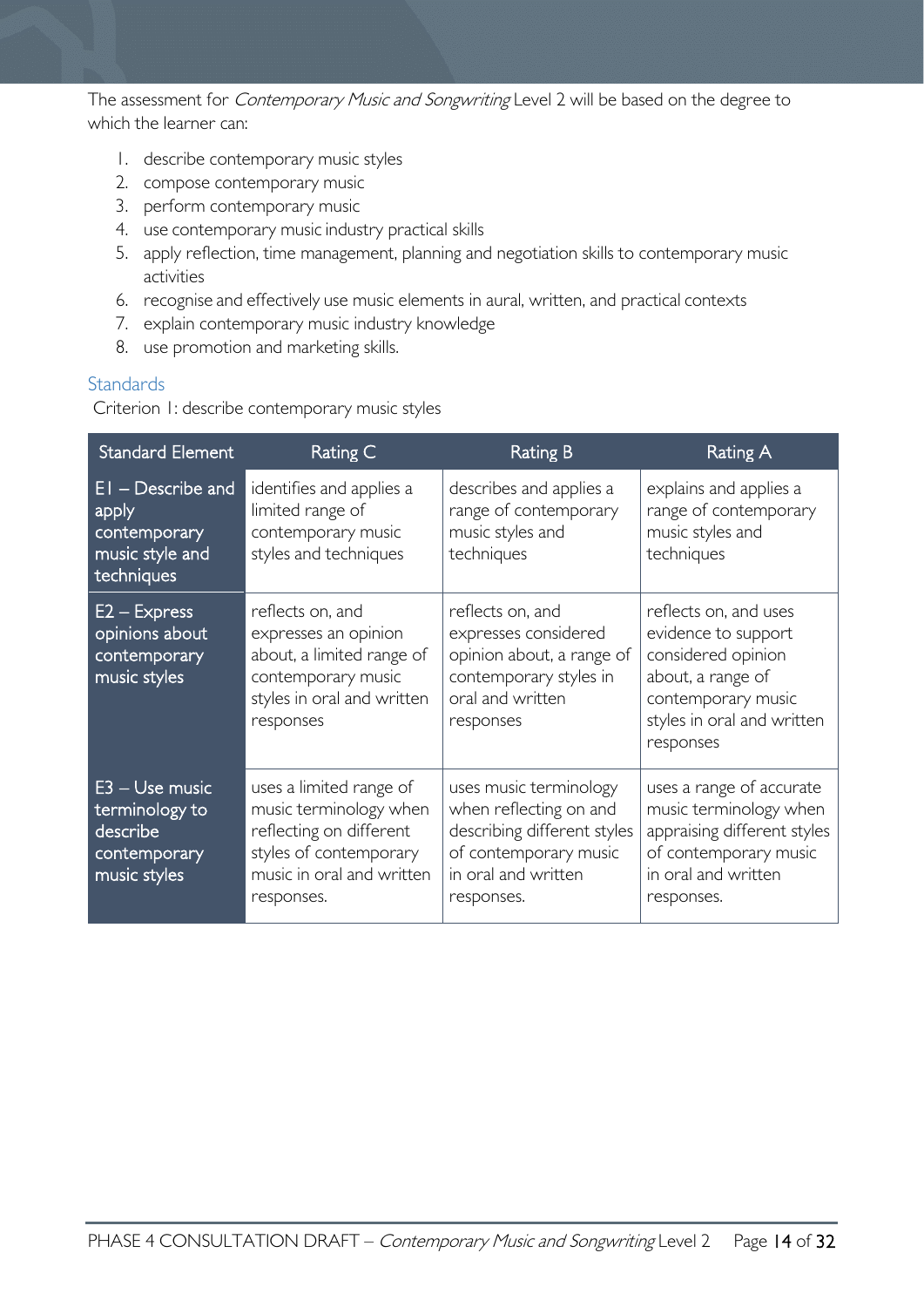Criterion 2: compose contemporary music

| <b>Standard Element</b>                                                   | Rating C                                                                                     | Rating B                                                                                            | Rating A                                                                                        |
|---------------------------------------------------------------------------|----------------------------------------------------------------------------------------------|-----------------------------------------------------------------------------------------------------|-------------------------------------------------------------------------------------------------|
| $El$ – Compose<br>appropriate to<br>style                                 | composes simple music<br>generally appropriate to<br>style                                   | composes music<br>appropriate to style                                                              | composes cohesive and<br>effective music<br>appropriate to style                                |
| $E2 - Use$<br>composition<br>devices <sup>t</sup> when<br>composing music | uses a limited range of<br>basic composition<br>devices <sup>†</sup> when<br>composing music | uses a range of<br>appropriate composition<br>devices <sup>†</sup> when<br>composing original music | uses a wide range of<br>appropriate composition<br>devices <sup>†</sup> when<br>composing music |
| $E3 - Use music$<br>elements <sup>‡</sup> to suit<br>intent               | selects some musical<br>elements‡ to suit intent.                                            | selects musical elements‡<br>to suit intent.                                                        | selects musical elements <sup>‡</sup><br>to successfully convey<br>intent.                      |

† Composition devices when composing: theme and variation (a main theme that is varied in places), augmentation (lengthening of the note values but basic melody remains the same), diminution (shortening of the note value but the basic melody remains the same), imitation (imitation of a phrase started by another), inversion, ostinato (persistent, repeated phrase), pedal-note and sequence (a more or less repetition of a passage at a higher or lower level of pitch), modulation (vocal songs that modulate up a tone several times throughout a piece)

‡ Music elements: pitch, timbre, texture, dynamics, duration, and form

#### Criterion 3: perform contemporary music

| <b>Standard Element</b>                                                       | Rating C                                                                                                                                    | Rating B                                                                                                                          | Rating A                                                                                                                                                       |
|-------------------------------------------------------------------------------|---------------------------------------------------------------------------------------------------------------------------------------------|-----------------------------------------------------------------------------------------------------------------------------------|----------------------------------------------------------------------------------------------------------------------------------------------------------------|
| $EI - Perform$<br>music with<br>accuracy and<br>fluency                       | performs music that is<br>mostly accurate and<br>fluent in rhythm, notes,<br>and sound production, so<br>that overall effect is<br>retained | performs music that is<br>accurate and fluent in<br>rhythm, notes, and sound<br>production, so that<br>overall effect is retained | performs music with high<br>levels of accuracy and<br>fluency in rhythm, notes,<br>and sound production, so<br>that overall effect is<br>retained and enhanced |
| $E2 - Perform$<br>music with<br>instrumental<br>(includes voice)<br>dexterity | performs with<br>instrumental<br>competence. There may<br>be errors/flaws                                                                   | performs with dexterity<br>There may be minor<br>errors/flaws that do not<br>detract from the overall<br>effect.                  | performs with dexterity<br>and precision                                                                                                                       |
| $E3 - Perform$<br>music with<br>technique and<br>expression                   | performs using a limited<br>range of techniques and<br>expression.                                                                          | performs using a range<br>of techniques and<br>expression.                                                                        | performs using a wide<br>range of appropriate<br>techniques and<br>expression.                                                                                 |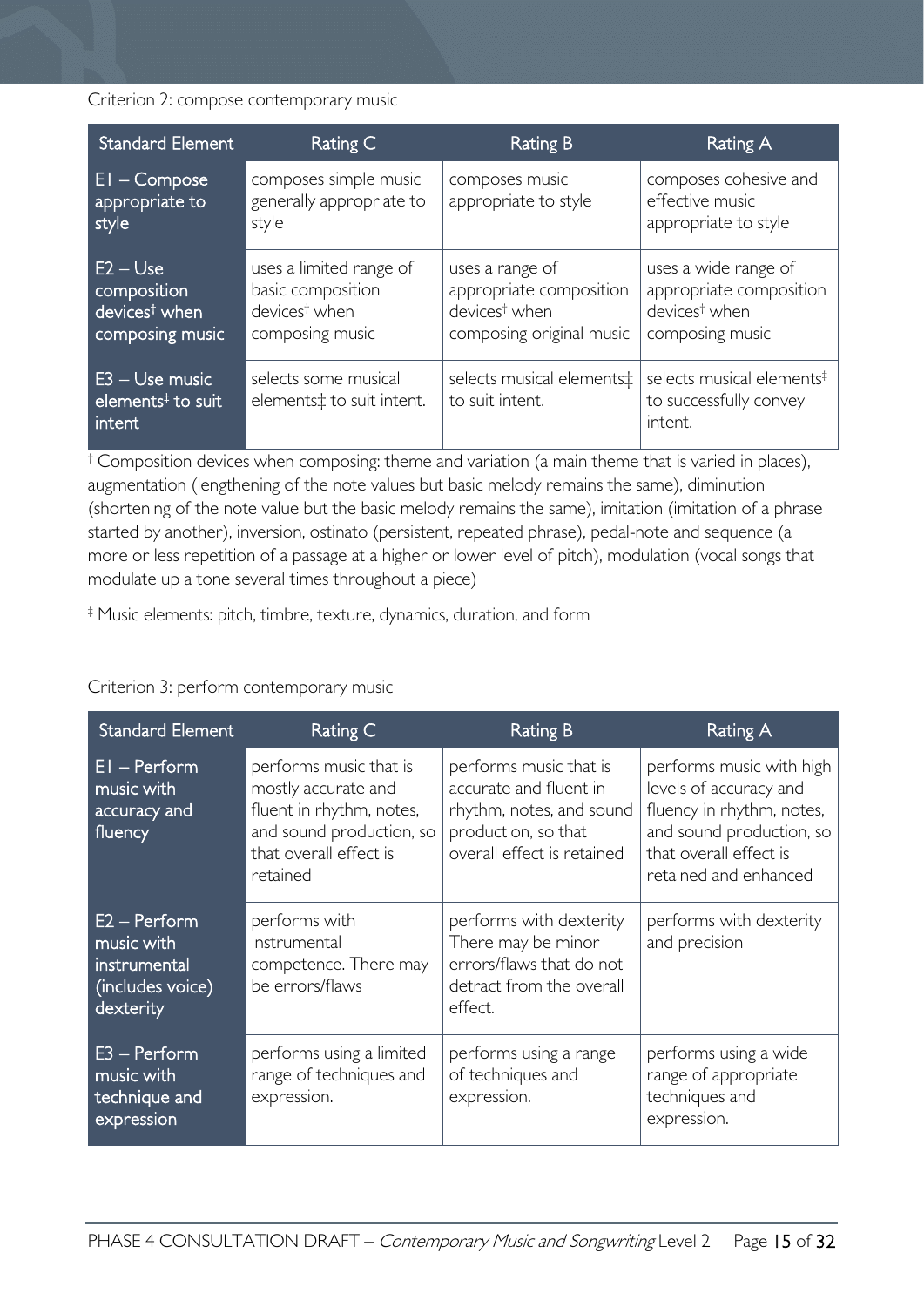Criterion 4: use contemporary music industry practical skills

| <b>Standard Element</b>                           | Rating C                                                                                                                                                                           | <b>Rating B</b>                                                                                                                                                              | Rating A                                                                                                                                                                                                                         |
|---------------------------------------------------|------------------------------------------------------------------------------------------------------------------------------------------------------------------------------------|------------------------------------------------------------------------------------------------------------------------------------------------------------------------------|----------------------------------------------------------------------------------------------------------------------------------------------------------------------------------------------------------------------------------|
| $EI - Set up$<br>contemporary<br>music equipment  | correctly sets up<br>negotiated and required<br>equipment                                                                                                                          | correctly sets up<br>negotiated and required<br>equipment and, with<br>guidance, uses controls<br>and sounds to achieve<br>intended outcomes                                 | correctly sets up<br>negotiated and required<br>equipment and<br>manipulates controls and<br>sounds to achieve<br>intended outcomes                                                                                              |
| $E2 - Record$<br>music to enhance<br>compositions | undertakes recording of<br>a composition, as<br>directed with limited<br>control over intended<br>stylistic outcomes                                                               | undertakes and<br>contributes some music<br>and/or technical ideas to<br>a recording of a<br>composition, contributing<br>to intended stylistic<br>outcomes                  | undertakes and<br>contributes appropriate<br>music and/or technical<br>ideas to a recording of a<br>composition, contributing<br>to mix aesthetics                                                                               |
| E3 – Applies care<br>and safety<br>procedures     | appropriately cares <sup>†</sup> for<br>contemporary music<br>equipment <sup>#</sup> and follows<br>workplace safety<br>requirements, protocols<br>and procedures, as<br>directed. | appropriately cares <sup>†</sup> for<br>contemporary music<br>equipment <sup>#</sup> and correctly<br>follows workplace safety<br>requirements, protocols<br>and procedures. | appropriately cares <sup>†</sup> for<br>contemporary music<br>equipment <sup>#</sup> and correctly<br>follows workplace safety<br>requirements, protocols<br>and procedures, and<br>collaboratively supports<br>others to do so. |

† 'Care' includes but is not limited to storage, desired intonation, and warm-up.

‡ 'Contemporary music equipment' includes but is not limited to musical instruments, accessories, amplifiers and PA systems.

Criterion 5: apply reflection, time management, planning and negotiation skills to contemporary music activities

| <b>Standard Element</b>                                 | Rating C                                                                                                                               | Rating B                                                                                                                    | Rating A                                                                                                                        |
|---------------------------------------------------------|----------------------------------------------------------------------------------------------------------------------------------------|-----------------------------------------------------------------------------------------------------------------------------|---------------------------------------------------------------------------------------------------------------------------------|
| $EI - Reflect on$<br>performing and<br>creative process | reflects on performing<br>and creative process to<br>inform future direction<br>and focus                                              | clearly reflects on<br>performing and creative<br>process to inform future<br>direction and focus                           | effectively reflects on<br>performing and creative<br>process to improve<br>future direction and<br>focus                       |
| $E2 - Set$<br>contemporary<br>music making<br>goals     | sets and achieves some<br>contemporary music-<br>making goals by using a<br>limited range of<br>recommended<br>strategies <sup>†</sup> | sets and achieves most<br>contemporary music-<br>making goals by using a<br>range of recommended<br>strategies <sup>†</sup> | sets and achieves<br>contemporary music-<br>making by effectively<br>using a range of<br>recommended<br>strategies <sup>†</sup> |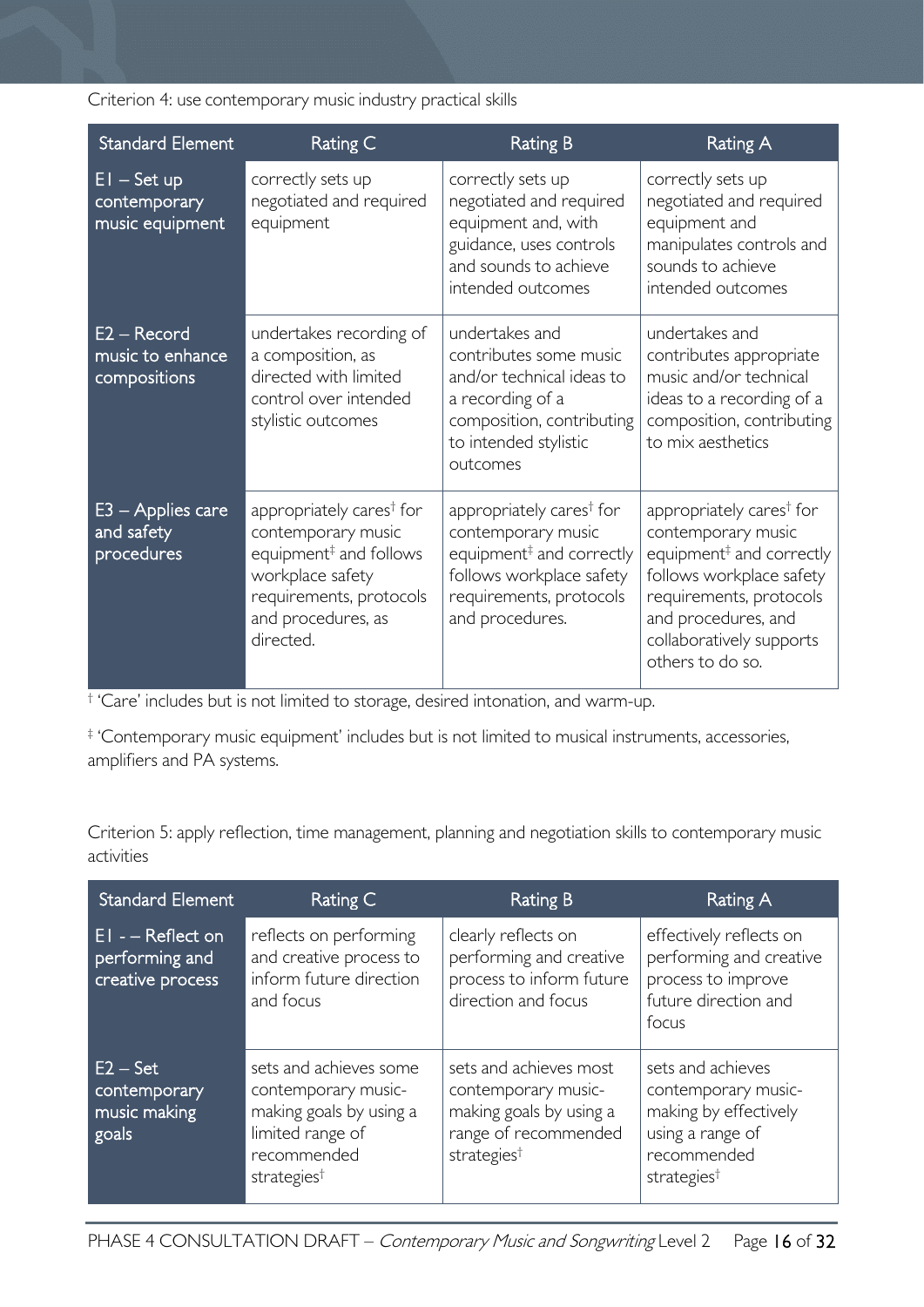| <b>Standard Element</b>                | Rating C                                                                                                                                     | <b>Rating B</b>                                                                                                                                              | Rating A                                                                                                                                                          |
|----------------------------------------|----------------------------------------------------------------------------------------------------------------------------------------------|--------------------------------------------------------------------------------------------------------------------------------------------------------------|-------------------------------------------------------------------------------------------------------------------------------------------------------------------|
| $E3 - Use task-$<br>focused strategies | uses task-focused<br>strategies <sup>‡</sup> during the<br>efficient planning and<br>safe completion of<br>contemporary music<br>activities. | uses appropriate task-<br>focused strategies <sup>‡</sup><br>during the efficient<br>planning and safe<br>completion of<br>contemporary music<br>activities. | uses highly effective task-<br>focused strategies <sup>‡</sup><br>during the efficient<br>planning and safe<br>completion of<br>contemporary music<br>activities. |

† Such as use of timelines, protocols, goal setting, planning documents, prioritising, progress tracking and scheduling.

‡ Those related to the improvement, management, safety and efficient execution of tasks and resources.

Criterion 6: recognise and effectively use music elements in aural, written, and practical contexts

| <b>Standard Element</b>                                        | <b>Rating C</b>                                                                         | <b>Rating B</b>                                                                       | Rating A                                                                                                   |
|----------------------------------------------------------------|-----------------------------------------------------------------------------------------|---------------------------------------------------------------------------------------|------------------------------------------------------------------------------------------------------------|
| $E1 -$ Identify<br>music elements                              | describes music<br>elements <sup>†</sup> in given<br>contemporary music<br>contexts     | explains music elements <sup>†</sup><br>in given contemporary<br>music contexts       | analyses music elements <sup>†</sup><br>in contemporary music<br>contexts                                  |
| E2 - Use music<br>elements                                     | uses music elements<br>when making or<br>performing<br>contemporary music               | uses appropriate music<br>elements when making<br>or performing<br>contemporary music | accurately uses<br>appropriate music<br>elements when making<br>or performing<br>contemporary music        |
| E3 - Use music<br>terminology to<br>describe music<br>elements | uses basic music<br>terminology to describe<br>music elements of<br>contemporary music. | uses music terminology<br>to describe music<br>elements of<br>contemporary music.     | correctly uses<br>appropriate music<br>terminology to describe<br>music elements of<br>contemporary music. |

† Music elements include pitch, timbre, texture, dynamics, duration, and form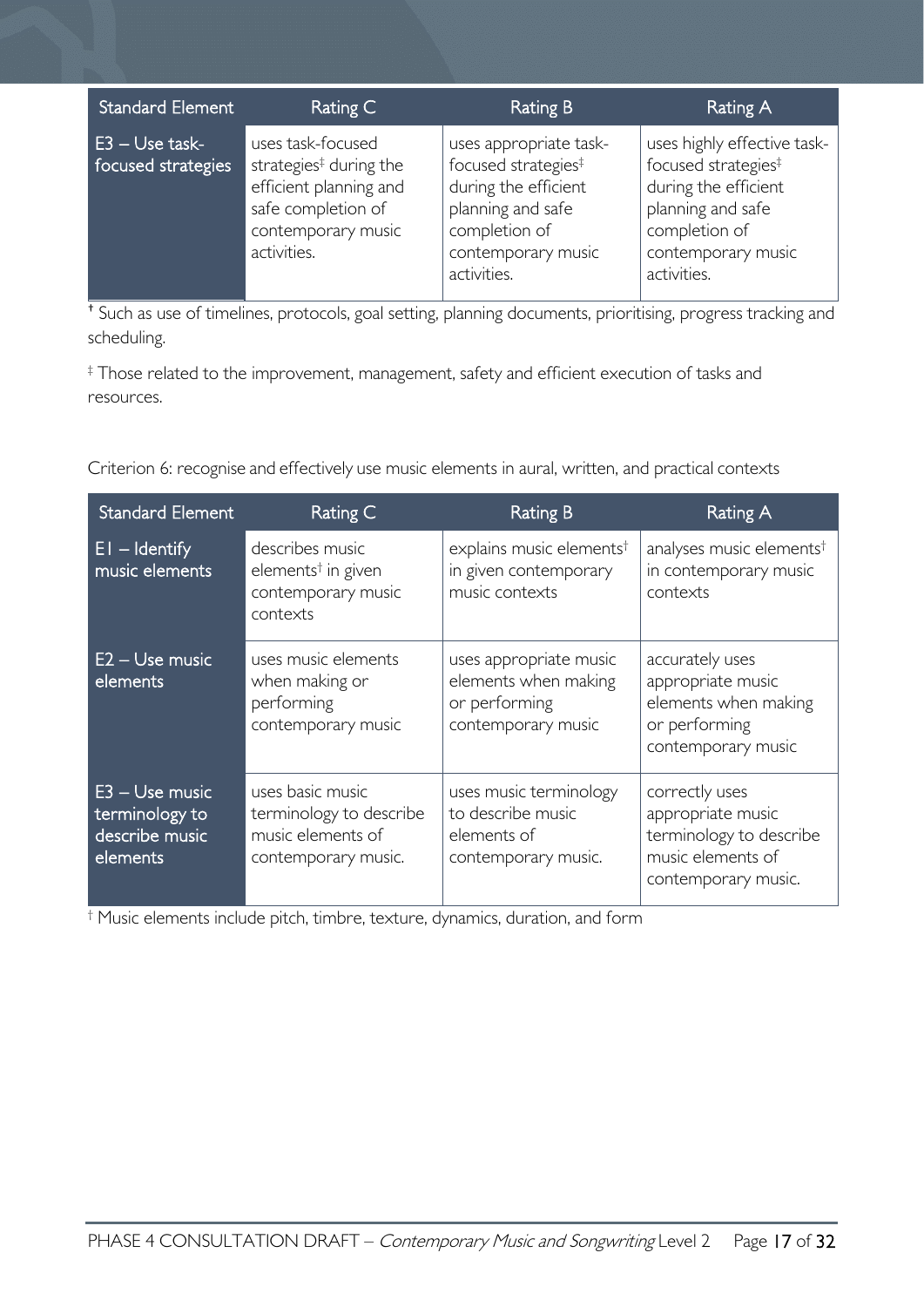Criterion 7: explain contemporary music industry knowledge

| <b>Standard Element</b>                                  | Rating C                                                                                                                          | Rating B                                                                                                                                                                                       | Rating A                                                                                                                                                                                         |
|----------------------------------------------------------|-----------------------------------------------------------------------------------------------------------------------------------|------------------------------------------------------------------------------------------------------------------------------------------------------------------------------------------------|--------------------------------------------------------------------------------------------------------------------------------------------------------------------------------------------------|
| $EI - Explain music$<br>copyright                        | Explain                                                                                                                           | Explain                                                                                                                                                                                        | Explain                                                                                                                                                                                          |
| E2 - Explain music<br>contracts                          | identifies meaning and<br>implication of simple<br>contracts as they relate<br>to the music industry                              | explains meaning and<br>implication of simple<br>contracts as they relate<br>to the music industry                                                                                             | accurately explains in<br>detail the meaning and<br>implication of simple<br>contracts as they relate<br>to the music industry                                                                   |
| $E3 - Explain$<br>workplace, health<br>and safety issues | identifies common<br>security, workplace<br>safety and legal issues<br>related to public<br>performance of<br>contemporary music. | describes common<br>security, workplace<br>safety and legal issues<br>related to public<br>performance of<br>contemporary music and<br>suggests some<br>appropriate actions to<br>reduce risk. | correctly describes<br>common security,<br>workplace safety and<br>legal issues related to<br>public performance of<br>contemporary music and<br>suggests appropriate<br>actions to reduce risk. |

Criterion 8: use promotion and marketing skills

| <b>Standard Element</b>                                 | Rating C                                                                                                                       | <b>Rating B</b>                                                                                                                                                         | <b>Rating A</b>                                                                                                                                                                                          |
|---------------------------------------------------------|--------------------------------------------------------------------------------------------------------------------------------|-------------------------------------------------------------------------------------------------------------------------------------------------------------------------|----------------------------------------------------------------------------------------------------------------------------------------------------------------------------------------------------------|
| El - Produce<br>promotion<br>material                   | produces appropriate<br>promotional material for<br>own or other's<br>performance/product<br>using a limited range of<br>media | produces appropriate<br>promotional material for<br>own or other's<br>performance/product<br>using a variety of media                                                   | produces effective and<br>appropriate promotional<br>material for own or<br>other's<br>performance/product<br>using a variety of media                                                                   |
| E2 - Plans and<br>promotes<br>performance               | promotes chosen<br>performance/event with<br>direction                                                                         | plans and promotes<br>chosen<br>performance/event                                                                                                                       | plans and meets<br>deadlines in promotion<br>of chosen<br>performance/event                                                                                                                              |
| $E3 - Id$ entifies<br>musical industry<br>opportunities | identifies limited careers,<br>networks, and<br>performance<br>opportunities within the<br>contemporary music<br>industry.     | identifies careers,<br>networks, and<br>performance<br>opportunities within the<br>contemporary music<br>industry, and identifies<br>appropriate<br>performance venues. | identifies and describes a<br>wide range of careers,<br>networks, and<br>performance<br>opportunities within the<br>contemporary music<br>industry, and identifies<br>appropriate<br>performance venues. |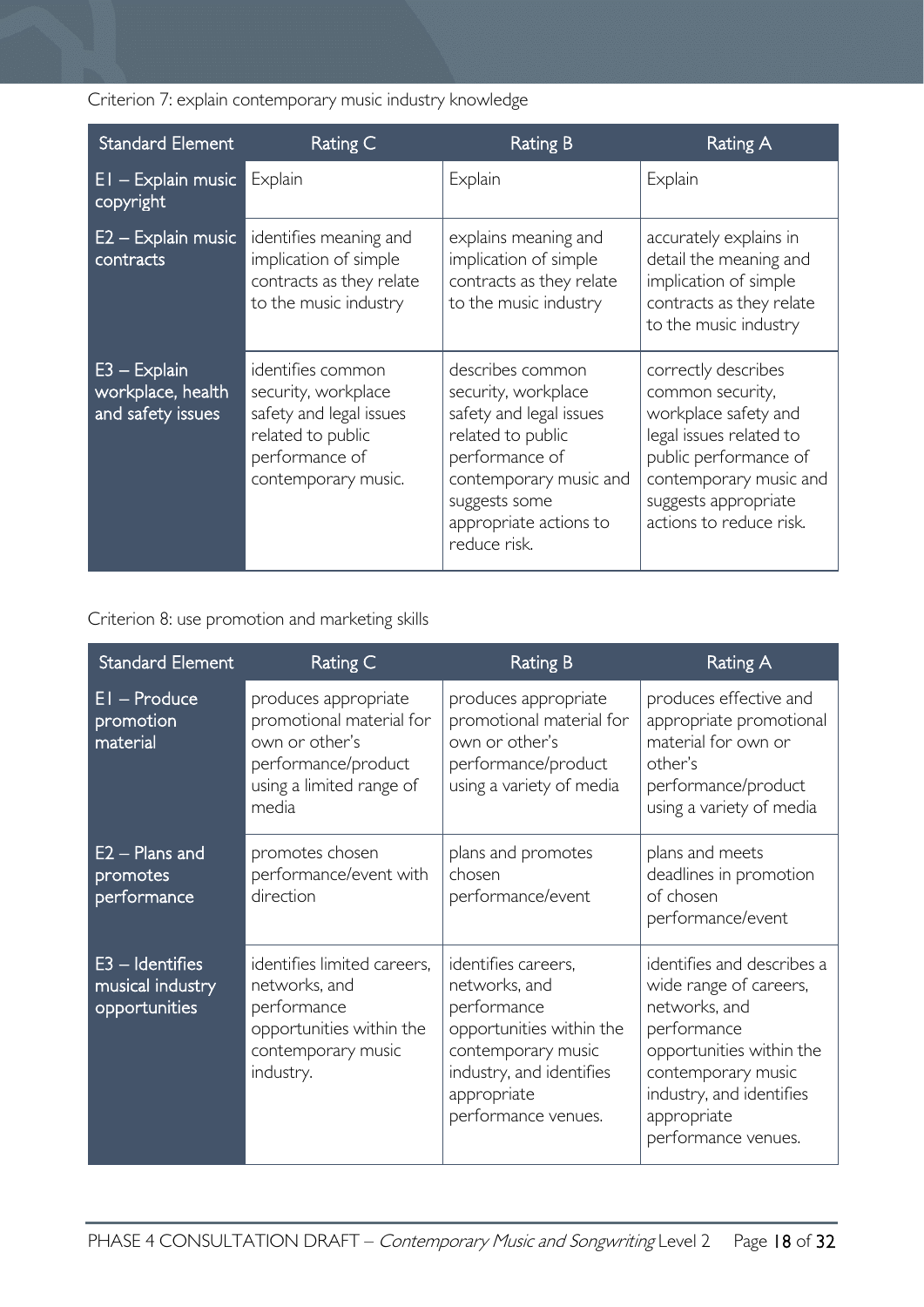### <span id="page-18-0"></span>Quality Assurance

• This will be determined by TASC at time of accreditation.

# <span id="page-18-1"></span>Qualifications and Award Requirements

### <span id="page-18-2"></span>Level 2

The minimum requirements for an award are as follows:

EXCEPTIONAL ACHIEVEMENT (EA) 6 'A' ratings, 2 'B' rating

HIGH ACHIEVEMENT (HA) 3 'A' ratings, 4 'B' ratings, 1 'C' rating

COMMENDABLE ACHIEVEMENT (CA) 4 'B' ratings, 3 'C' ratings

SATISFACTORY ACHIEVEMENT (SA) 6 'C' ratings

PRELIMINARY ACHIEVEMENT (PA) 4 'C' ratings

A learner who otherwise achieves the rating for a CA (Commendable Achievement) or SA (Satisfactory Achievement) award but who fails to show any evidence of achievement in one or more criteria ('z' notation) will be issued with a PA (Preliminary Achievement) award.

# <span id="page-18-3"></span>Course Evaluation

• This will be confirmed by time of accreditation.

# <span id="page-18-4"></span>Course Developer

This course has been developed by the Department of Education's Years 9 to 12 Learning Unit in collaboration with Catholic Education Tasmania and Independent Schools Tasmania.

# <span id="page-18-5"></span>Accreditation and Version History

• Details to be determined by TASC at time of accreditation.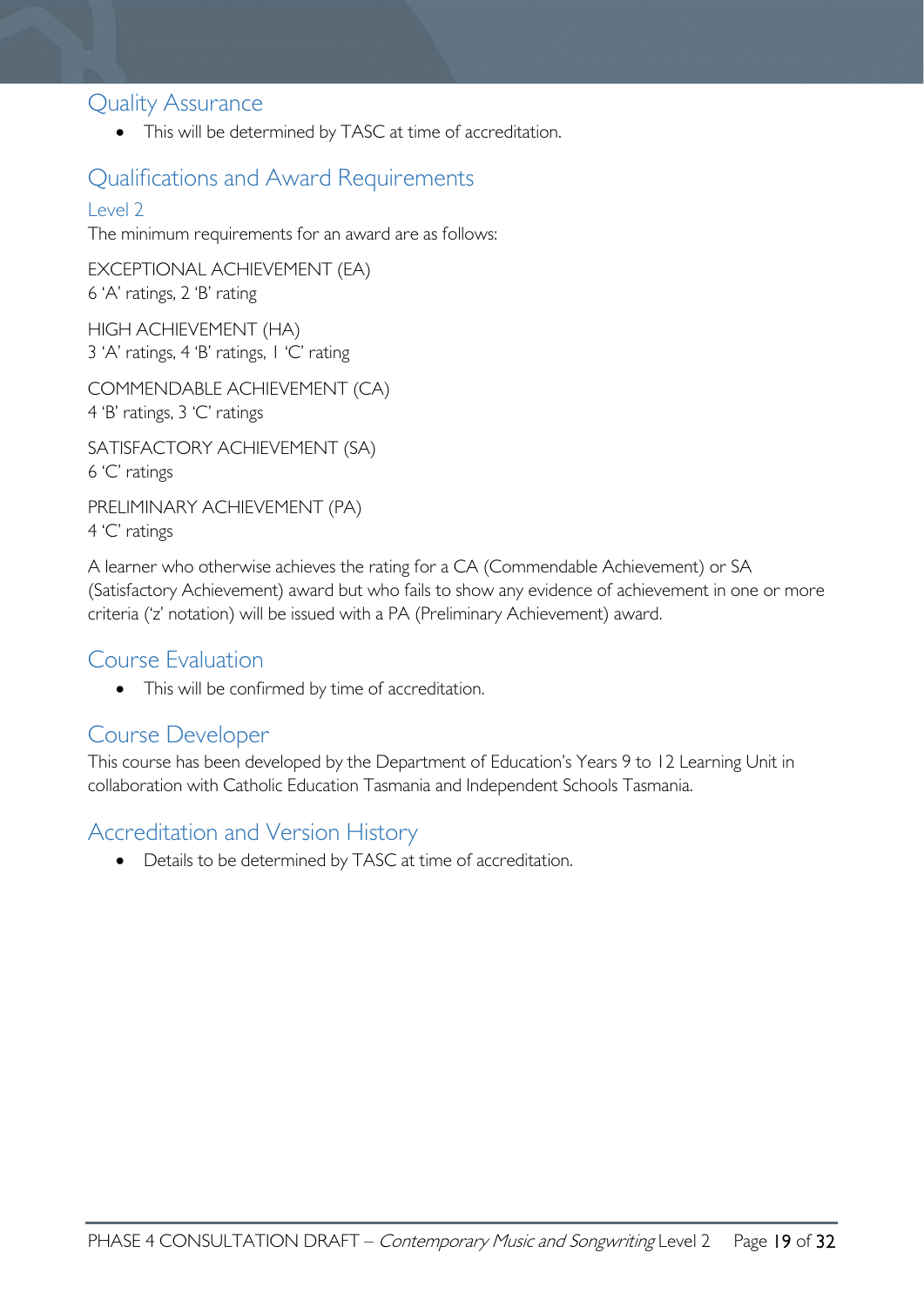# Appendix 1 - Line of Sight

| Learning Outcomes |         |                          |          |           |  |
|-------------------|---------|--------------------------|----------|-----------|--|
|                   | Content |                          |          |           |  |
|                   |         | <b>Work Requirements</b> |          |           |  |
|                   |         |                          | Criteria |           |  |
|                   |         |                          |          | Standards |  |
|                   |         |                          |          |           |  |

<span id="page-19-0"></span>

| Learning Outcomes                                                           | Course Content | Work           | Criteria       | Standards | General            |
|-----------------------------------------------------------------------------|----------------|----------------|----------------|-----------|--------------------|
|                                                                             |                | Requirements   |                |           | Capabilities (GC)  |
| describe a range of contemporary music techniques and styles                | Module 1, 2, 3 | Module 1, 2, 3 | $\mathsf{C}$   | E1, 2, 3  | GC:                |
|                                                                             |                |                |                |           | <u>ල</u> ි ය       |
| compose contemporary music pieces that are creative and effective           | Module 1, 2, 3 | Module 1, 2, 3 | C <sub>2</sub> | E1, 2, 3  | GC:                |
|                                                                             |                |                |                |           | G:                 |
| 3.<br>perform stylistically, and with technical proficiency, within         | Module 1, 2, 3 | Module 1, 2, 3 | C <sub>3</sub> | E1, 2, 3  | GC:                |
| contemporary music style(s)                                                 |                |                |                |           | G:                 |
| use contemporary music industry skills<br>4.                                | Module 1, 2, 3 | Module 1, 2, 3 | C <sub>4</sub> | E1, 2, 3  | GC:                |
|                                                                             |                |                |                |           | $\mathbb{C} \cong$ |
| 5.<br>apply effective reflection, time management, planning and negotiation | Module 1, 2, 3 | Module 1, 2, 3 | C <sub>5</sub> | E1, 2, 3  | GC:                |
| skills to contemporary music activities                                     |                |                |                |           | $\mathbb{C} \cong$ |
| recognise and effectively use music elements in aural, written and<br>6.    | Module I       | Module         | C6             | E1, 2, 3  | GC:                |
| practical contexts.                                                         |                |                |                |           | C:                 |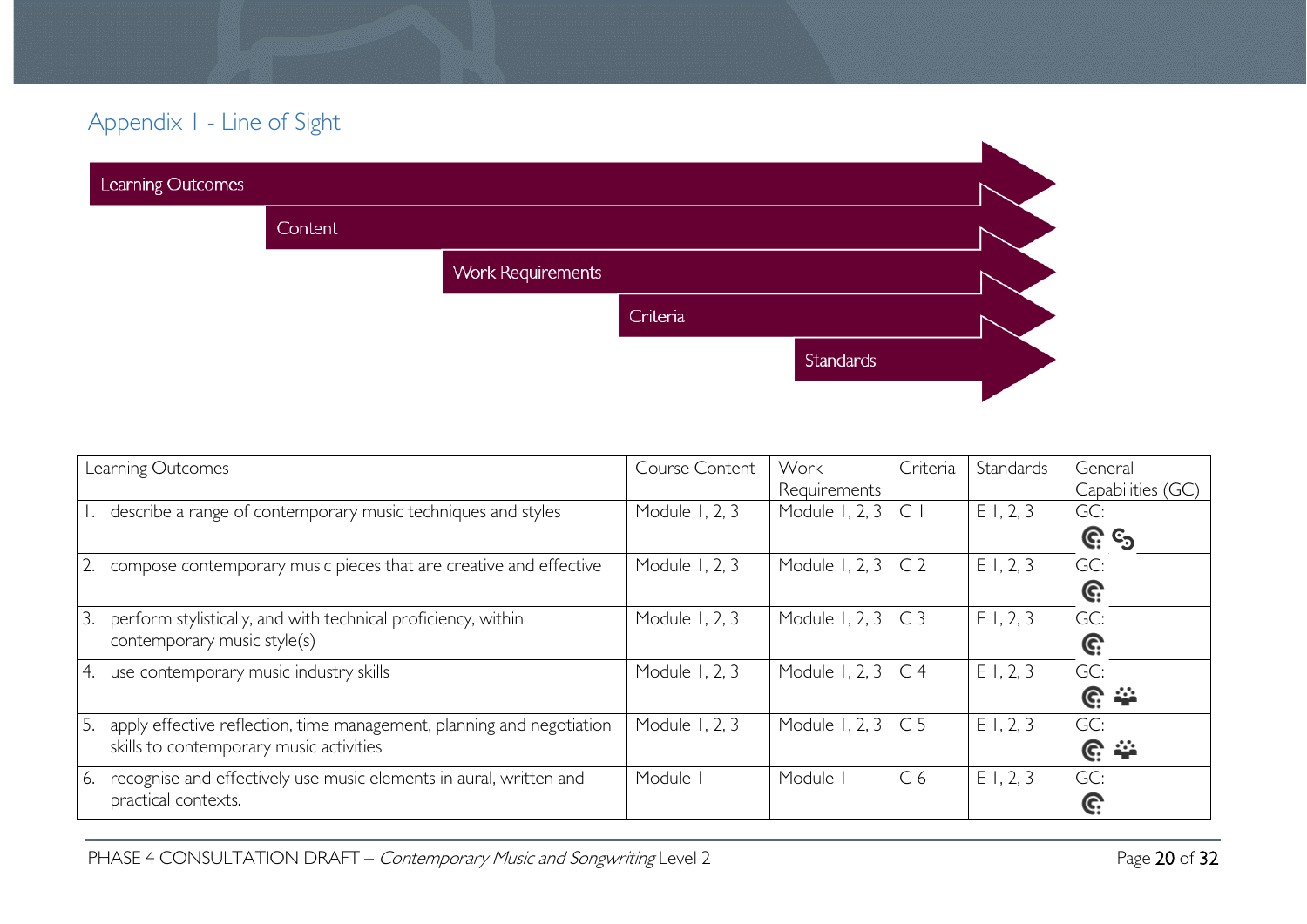| Learning Outcomes                                                                                                                     | Course Content | Work         | Criteria | Standards | General                   |
|---------------------------------------------------------------------------------------------------------------------------------------|----------------|--------------|----------|-----------|---------------------------|
|                                                                                                                                       |                | Requirements |          |           | Capabilities (GC)         |
| explain current and informed industry<br>knowledge including contemporary music industry copyright laws and<br>legal issues           | Module 2       | Module 2     |          | E1, 2, 3  | GC:<br>$\mathbb{e} =$     |
| use creative entrepreneurial skills and promote and market<br>8.<br>contemporary music activities using targeted marketing strategies | Module 3       | Module 3     | C8       | E1, 2, 3  | GC:<br>$\mathbb{C} \cong$ |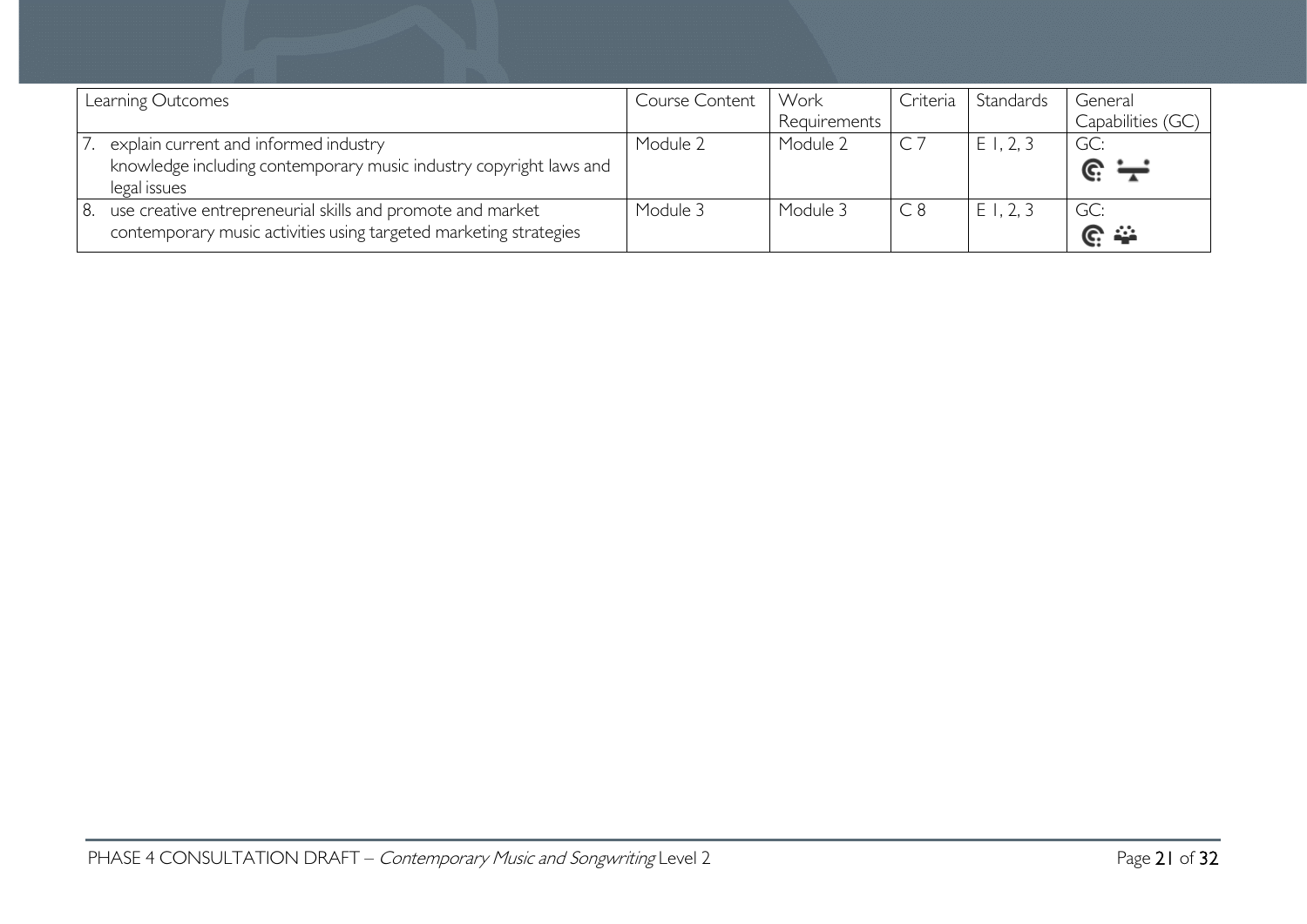# <span id="page-21-0"></span>Appendix 2 - Alignment to Curriculum Frameworks

- The Government of Western Australia School Curriculum and Standards Authority Music General Year 11 Syllabus.
- Level 2 of the Australian Core Skills Framework (ACSF).

# <span id="page-21-1"></span>Appendix 3 - Work Requirements

### <span id="page-21-2"></span>Module 1 Work Requirements Specifications

### Focus Area: Professional Studies

Title of Work Requirement: Recording and notation of original composition or song Mode /Format: Project

Description: Students record and notate/score one (1) complete original composition Size: Suggested range between 8 to 15 hours

Relevant Criterion/Criteria: The criteria for this task are identified below. The criterion elements/descriptors selected for assessment from each criterion are at the discretion of the provider and should be determined holistically and appropriate to the learning context:

- Criterion 2: compose contemporary music
- Criterion 4: use contemporary music industry practical skills
- Criterion 6: recognise and effectively use music elements in aural, written, and practical contexts.

### Focus Area: Professional Studies

Title of Work Requirement: Performing of original composition or song (can solo or ensemble) Mode /Format: Extended Response

Description: Students perform live one (1) complete original composition or song (approx. 1:30–3:30 min) for teacher and peers

Size: 6 hours (preparation and performance)

Relevant Criterion/Criteria: The criteria for this task are identified below. The criterion elements/descriptors selected for assessment from each criterion are at the discretion of the provider and should be determined holistically and as appropriate to the learning context:

- Criterion 3: perform contemporary music
- Criterion 4: use contemporary music industry practical skills.

#### Focus Area: Professional Studies

Title of Work Requirement: Annotation of Music Score

Mode /Format: Short Task

Description: Students annotate a musical score, chord chart or lead sheet Size: 3 hours

### Relevant Criterion/Criteria:

• Criterion 6: recognise and effectively use music elements in aural, written, and practical contexts.

Focus Area: Professional Studies

Title of Work Requirement: Aural Skills Response

Mode /Format: Short Task

Description: Students complete a response with the focus on aural skills Size: 3 hours

Relevant Criterion/Criteria: The criteria for this task are identified below. The criterion elements/descriptors selected for assessment from each criterion are at the discretion of the provider and should be determined holistically and appropriate to the learning context: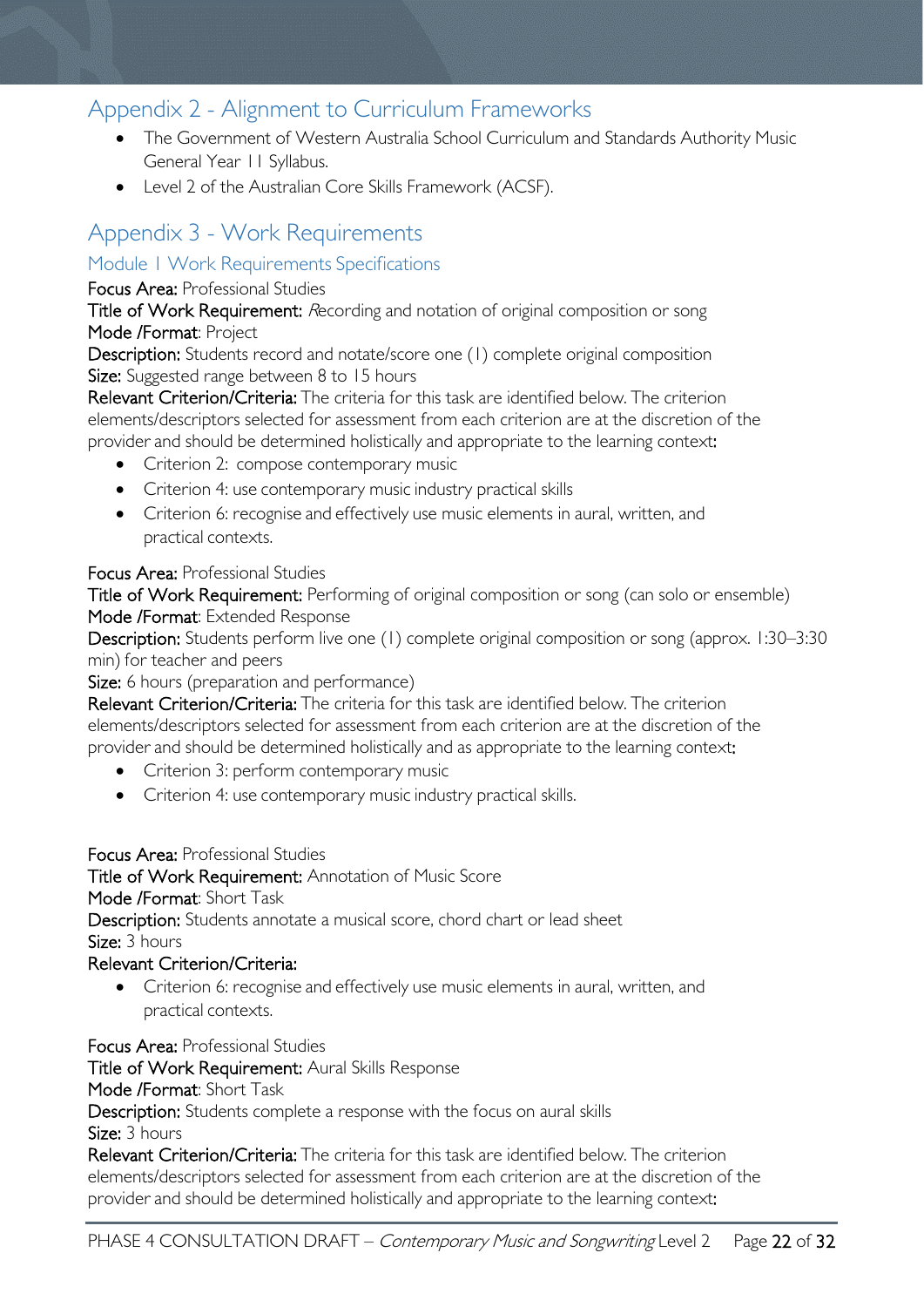• Criterion 6: recognise and effectively use music elements in aural, written, and practical contexts.

Focus Area: Professional Studies

Title of Work Requirement: Reflective Response

Mode /Format: Short response

Description: Students write a reflective response about their planning and learning in Module 1 Size: 100 to 200 words

Relevant Criterion/Criteria: The criterion for this task is identified below. The criterion elements/descriptors selected for assessment from each criterion are at the discretion of the provider and should be determined holistically and appropriate to the learning context:

• Criterion 5: apply reflection, time management, planning and negotiation skills to contemporary music activities.

### <span id="page-22-0"></span>Module 2 Work Requirements Specifications

Focus Area: Professional Studies

Title of Work Requirement: One (1) x performances of contemporary music piece for teacher and peers (ensemble/ soloist)

Mode /Format: Short response

Description: Students perform and discuss their live performance of their contemporary music piece Size: Suggested range to spend on task: 3 to 5 hours

Relevant Criterion/Criteria: The criteria for this task are identified below, the criterion elements/descriptors selected for assessment from each criterion are at the discretion of the provider and should be determined holistically and appropriate to the learning context:

- Criterion 1: describe contemporary music styles
- Criterion 3: perform contemporary music
- Criterion 5: apply reflection, time management, planning and negotiation skills to contemporary music activities

### Focus Area: Professional Studies

Title of Work Requirement: Performance of one (1) contemporary music piece or original composition for an audience† (live/ recorded) (ensemble/ soloist) and one (1) x practical demonstration of appropriate set up, operation and break down of PA (Vocal PA minimum) or recorded playback

Mode /Format: Short response

Description: Students perform live or play a recording of their contemporary music piece Size: Suggested range to spend on task: 3 to 5 hours

Relevant Criterion/Criteria: The criteria for this task are identified below. The criterion elements/descriptors selected for assessment from each criterion are at the discretion of the provider and should be determined holistically and appropriate to the learning context:

- Criterion 1: describe contemporary music styles
- Criterion 2: compose contemporary music
- Criterion 3: perform contemporary music
- Criterion 4: use contemporary music industry practical skills.

† Audience needs to include people beyond teachers and class peers

Focus Area: Professional Studies Title of Work Requirement: Copyright and Contracts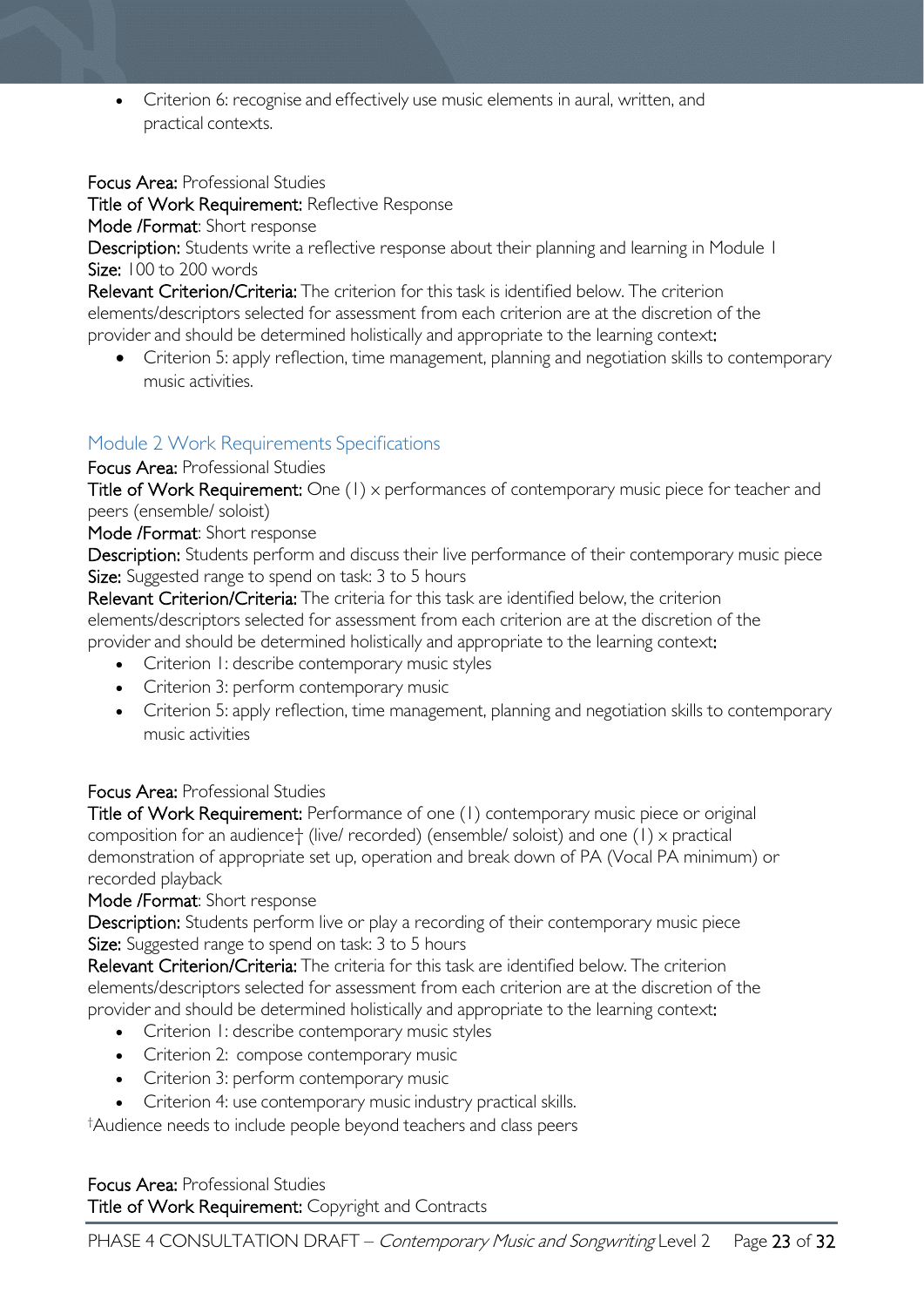#### Mode /Format: Short response

Description: Students to present a short multi-modal presentation either using slides or as a short written report

Size: Suggested range of 200 to 300 words or 1:30 minutes to 3 minutes multi-modal

### Relevant Criterion/Criteria:

• Criterion 7: explain contemporary music industry knowledge.

### <span id="page-23-0"></span>Module 3 Work Requirements Specifications

#### Focus Area: Professional Studies

Title of Work Requirement: One (1) x Performance of minimum two (2) contemporary music pieces for teacher and peers (ensemble/soloist)

Mode /Format: Short response

Description: Students perform live or play a recording of their contemporary music performance Size: Suggested range to spend on task: 3 to 5 hours

Relevant Criterion/Criteria: The criteria for this task are identified below. The criterion elements/descriptors selected for assessment from each criterion are at the discretion of the provider and should be determined holistically and appropriate to the learning context:

- Criterion 1: describe contemporary music styles
- Criterion 3: perform contemporary music.

### Focus Area: Professional Studies

Title of Work Requirement: Performance of one (1) contemporary music piece or original composition for an audience† (live/recorded) (ensemble/soloist) and one (1) x practical demonstrations of appropriate set up, operation and break down of PA (Vocal PA minimum)

### Mode /Format: Short response

Description: Students perform live or play a recording of their contemporary music piece or original composition and give a short introduction describing their piece

### Size: Suggested range to spend on task: 3 to 5 hours

Relevant Criterion/Criteria: The criteria for this task are identified below. The criterion elements/descriptors selected for assessment from each criterion are at the discretion of the provider and should be determined holistically and appropriate to the learning context:

- Criterion 1: describe contemporary music styles
- Criterion 3: perform contemporary music
- Criterion 4: use contemporary music industry practical skills.

† Audience needs to include people beyond teachers and class peers

#### Focus Area: Professional Studies

Title of Work Requirement: Marketing and Promotion of Music Performance Mode /Format: Project

Description: Students compile examples of promotional materials to promote their own music performance or a hypothetical music performance across a range of media

Size: Suggested range of multi-modal materials of two to three artefacts (examples might include digital poster, branding graphic and media release)

Relevant Criterion/Criteria: The criteria for this task are identified below. The criterion elements/descriptors selected for assessment from each criterion are at the discretion of the provider and should be determined holistically and appropriate to the learning context:

- Criterion 5: apply reflection, time management, planning and negotiation skills to contemporary music activities
- Criterion 8: use promotion and marketing skills.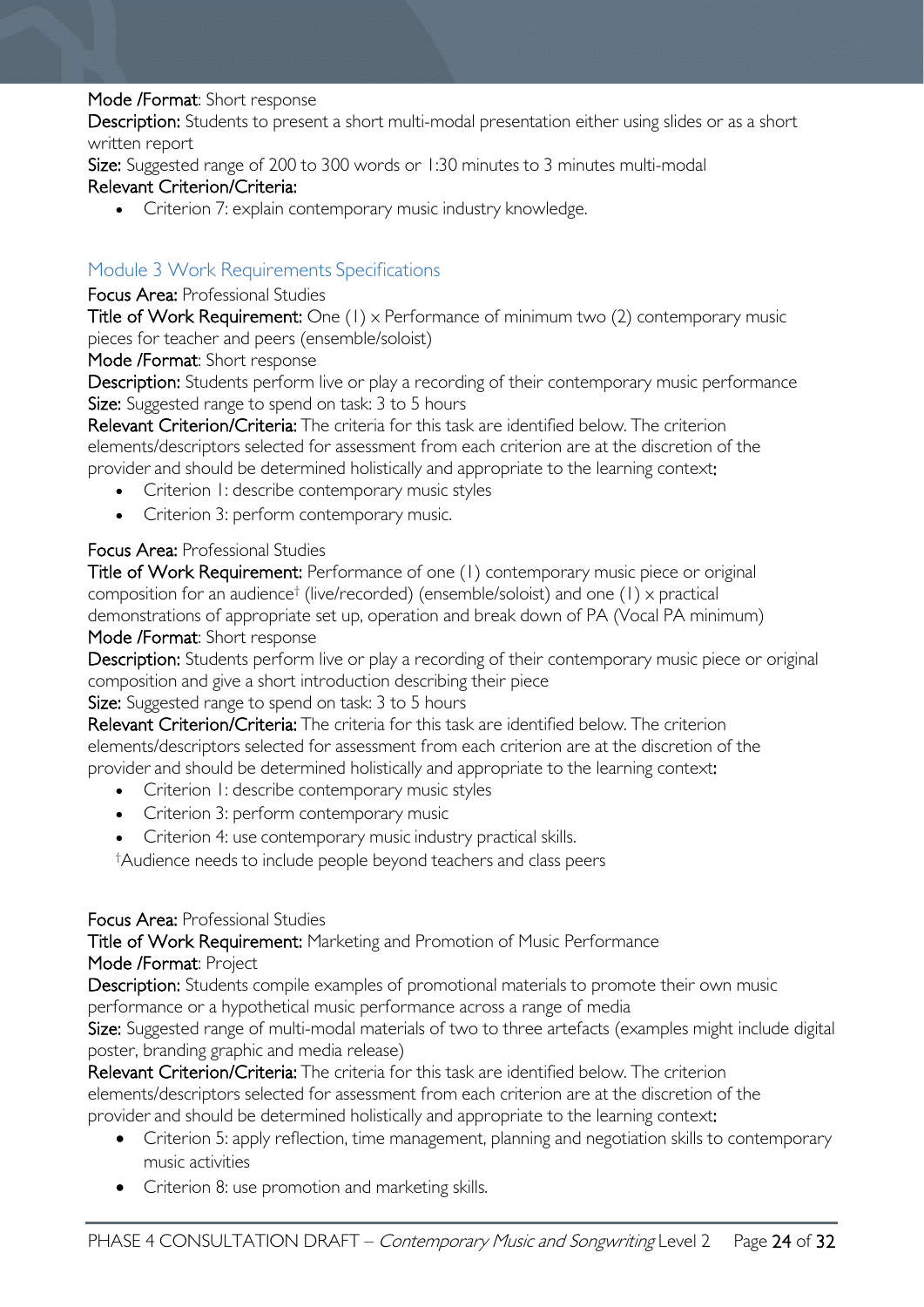# <span id="page-24-0"></span>Appendix 4 – General Capabilities and Cross-Curriculum Priorities

Learning across the curriculum content, including the cross-curriculum priorities and general capabilities, assists students to achieve the broad learning outcomes defined in the Alice Springs (Mparntwe) Education Declaration (December 2019).

#### General Capabilities:

The general capabilities play a significant role in the Australian Curriculum in equipping young Australians to live and work successfully in the twenty-first century.

In the Australian Curriculum, capability encompasses knowledge, skills, behaviours and dispositions. Students develop capability when they apply knowledge and skills confidently, effectively and appropriately in complex and changing circumstances, in their learning at school and in their lives outside school.

The general capabilities include:

- Critical and creative thinking  $\mathbb{C}$
- Ethical understanding  $\div$
- Information and communication technology capability  $\cdot \star$
- Intercultural understanding  $\epsilon_3$
- Literacy
- Numeracy
- Personal and social capability  $\ddot{\ddot{\bullet}}$

#### Cross-Curriculum Priorities:

Cross-curriculum priorities enable students to develop understanding about and address the contemporary issues they face, for their own benefit and for the benefit of Australia as a whole. The priorities provide national, regional and global dimensions which will enrich the curriculum through development of considered and focused content that fits naturally within learning areas. Incorporation of the priorities will encourage conversations between students, teachers and the wider community.

The cross-curriculum priorities include:

- Aboriginal and Torres Strait Islander Histories and Cultures  $\mathcal$
- Asia and Australia's Engagement with Asia M
- Sustainability  $\triangleleft$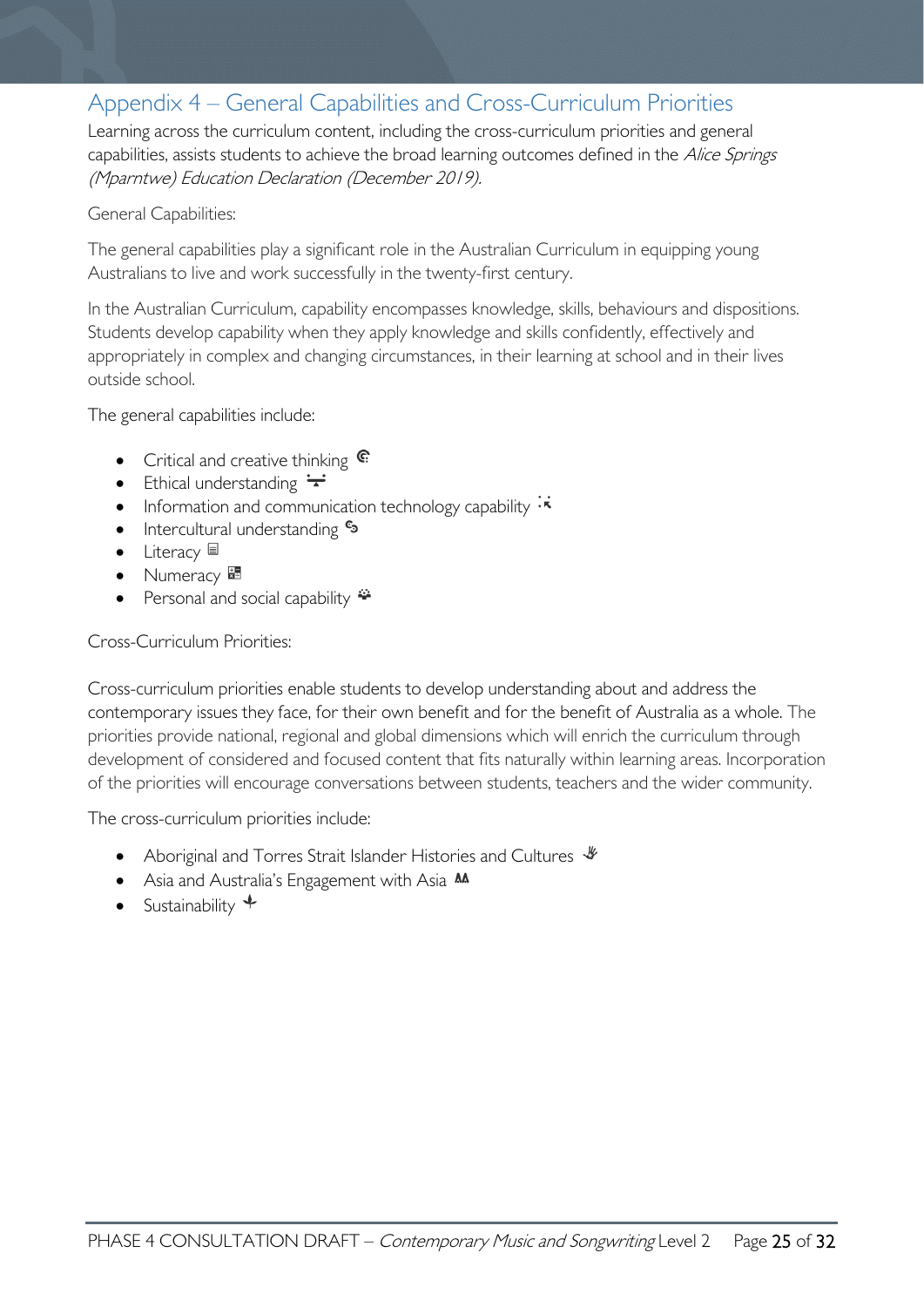# Appendix 5 – Glossary

<span id="page-25-0"></span>

| Term                     | <b>Definition</b>                                                                                                                                                                                 | Source<br>Acknowledgement                  | Course Context |
|--------------------------|---------------------------------------------------------------------------------------------------------------------------------------------------------------------------------------------------|--------------------------------------------|----------------|
| accuracy                 | Intonation, in music, is a musician's realisation of pitch accuracy, or the pitch<br>accuracy of a musical instrument. Intonation may be flat, sharp, or both,<br>successively or simultaneously. | <b>Existing TASC</b><br>accredited courses | Content MI-3   |
| accurate                 | Deviating only slightly or within acceptable limits from a standard.                                                                                                                              | <b>Existing TASC</b><br>accredited courses | Content MI-3   |
| amplification techniques | Selecting the appropriate amplification for the performance/recording. Use<br>of equipment, settings, location, acoustics.                                                                        | <b>Existing TASC</b><br>accredited courses | Content MI-3   |
| arrangement              | An adaptation of a composition for other instruments or voices or<br>a.<br>for another style of performance<br>b. A composition so arranged.                                                      | <b>Existing TASC</b><br>accredited courses | Content MI-3   |
| bass                     | The lower audio frequency range up to approximately 250 Hz. Those low<br>frequencies are normally associated with the kick drum and bass guitar.                                                  | <b>Existing TASC</b><br>accredited courses | Content MI-3   |
| bass Clef                | A symbol indicating that the pitch of the second highest line of the staff is F<br>below middle C                                                                                                 | <b>Existing TASC</b><br>accredited courses | Content MI-3   |
| beat                     | A steady, rhythmic pulse in music that establishes the tempo of the song.                                                                                                                         | <b>Existing TASC</b><br>accredited courses | Content MI-3   |
| bridge                   | A connective part of a musical composition<br>a.<br>The "b" section of AABA song form<br>a support to raise the strings of a stringed instruments.                                                | <b>Existing TASC</b><br>accredited courses | Content MI-3   |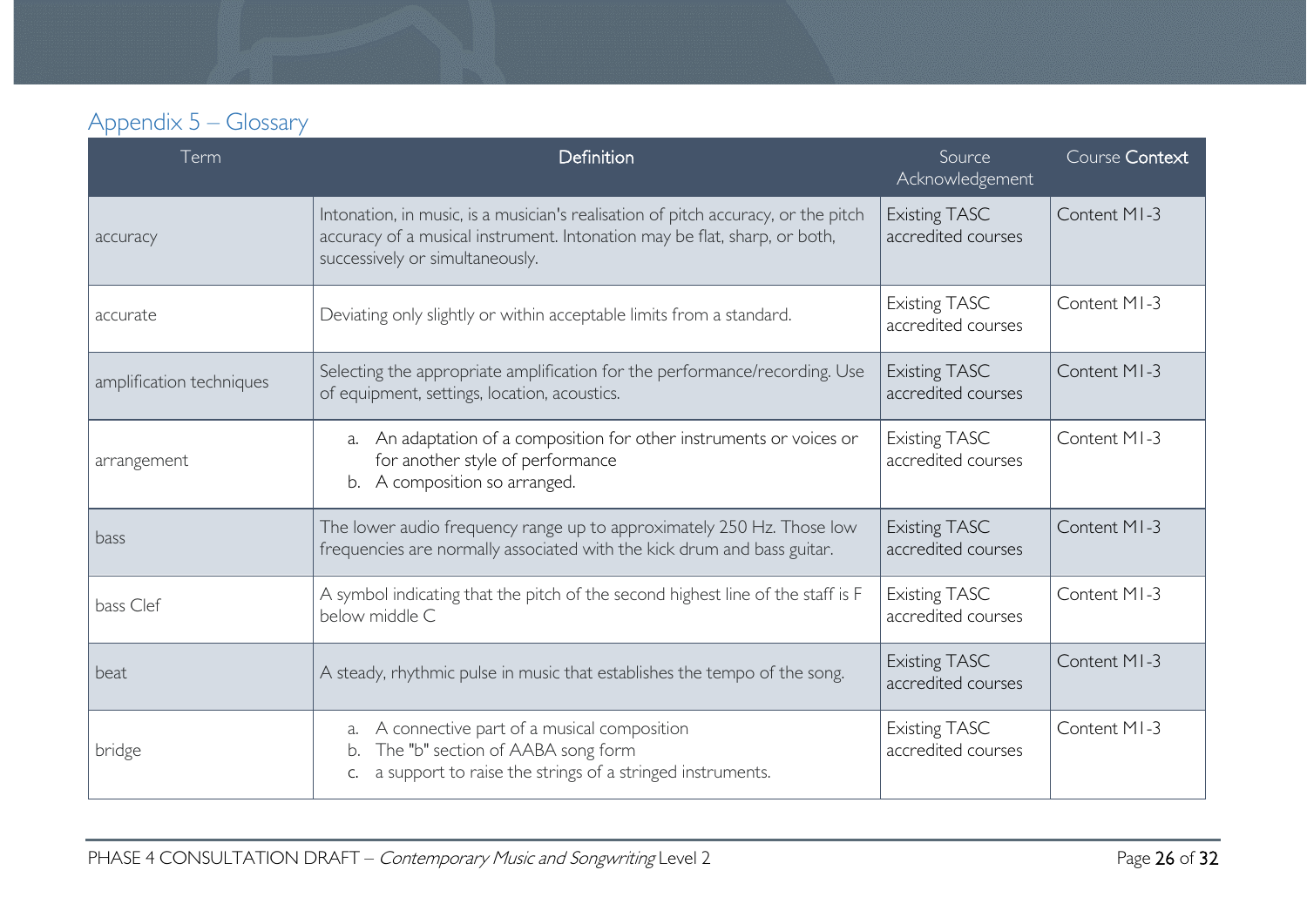| Term           | Definition                                                                                                                                                                                                           | Source<br>Acknowledgement                  | Course Context |
|----------------|----------------------------------------------------------------------------------------------------------------------------------------------------------------------------------------------------------------------|--------------------------------------------|----------------|
| chord          | A combination of three or more notes sounding at the same time/multiple<br>notes sounding simultaneously (e.g., a C Major chord may consist of the<br>notes C-E-G).                                                  | <b>Existing TASC</b><br>accredited courses | Content MI-3   |
| chorus         | A part of a song that is repeated after each verse.                                                                                                                                                                  | <b>Existing TASC</b><br>accredited courses | Content MI-3   |
| coda           | Coda is an Italian word for "tail"; it is the additional lines of a song which<br>bring it to a close. The coda is an optional addition to a song.                                                                   | <b>Existing TASC</b><br>accredited courses | Content MI-3   |
| cohesive       | When the parts of the whole work or fit together well, they are cohesive.                                                                                                                                            | <b>Existing TASC</b><br>accredited courses | Content MI-3   |
| copyright      | Copyright is a legal right created by the law of a country that grants the<br>creator of an original work exclusive rights for its use and distribution.                                                             | <b>Existing TASC</b><br>accredited courses | Content MI-3   |
| dexterity      | Skill and grace in physical movement, especially in the use of the hands;<br>adroitness.                                                                                                                             | <b>Existing TASC</b><br>accredited courses | Content MI-3   |
| diatonic scale | The tones of a major or minor scale.                                                                                                                                                                                 | <b>Existing TASC</b><br>accredited courses | Content MI-3   |
| duration       | In standard music notation, the duration (time length) of a particular note is<br>defined by how long it lasts compared to a whole note; may also refer to<br>the length of a composition, e.g., 3 minutes duration. | <b>Existing TASC</b><br>accredited courses | Content MI-3   |
| dynamics       | In music, dynamics normally refers to the volume of a composition. It is<br>relative and does not indicate specific volume levels.                                                                                   | <b>Existing TASC</b><br>accredited courses | Content MI-3   |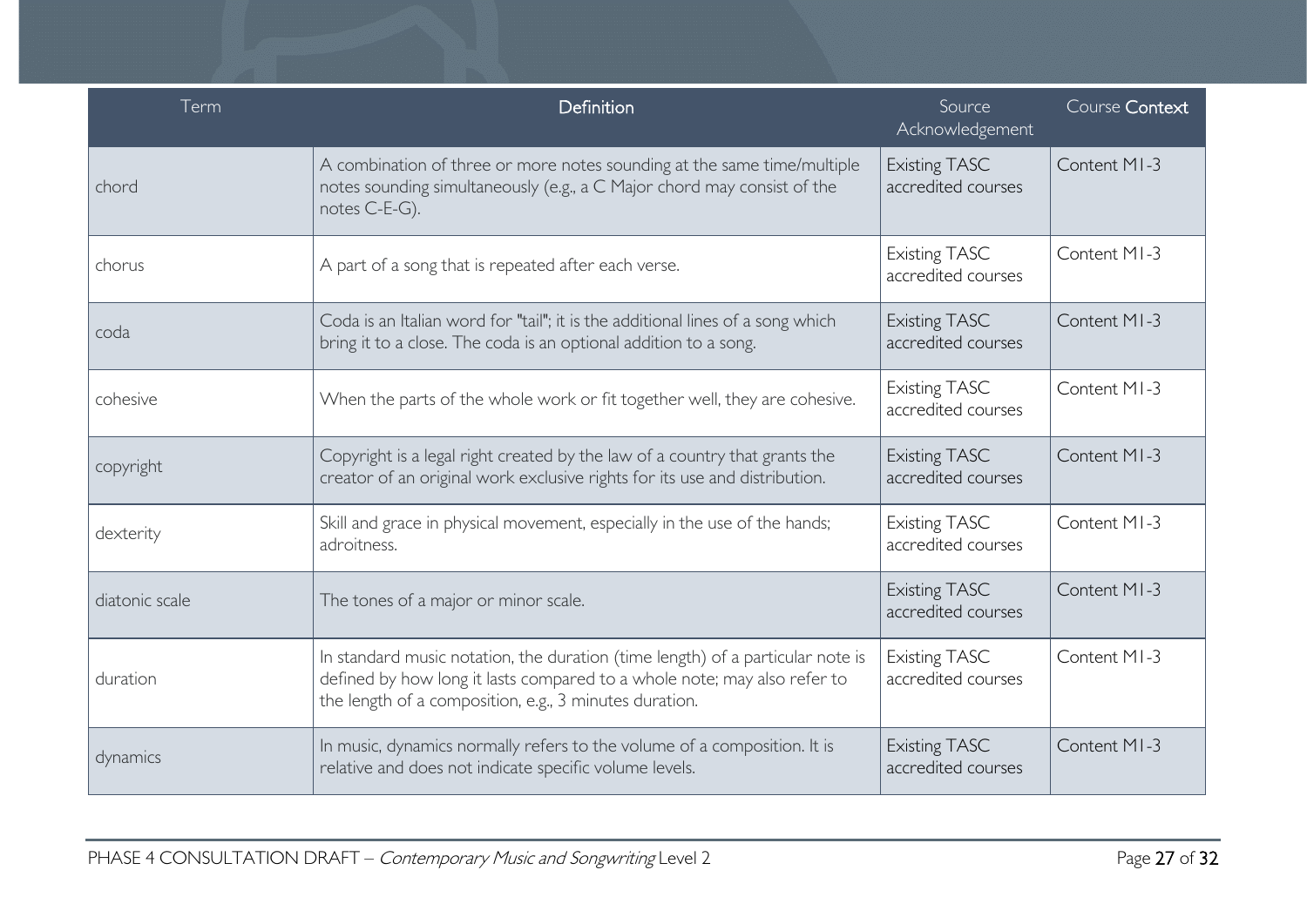| Term      | Definition                                                                                                                                                                                                                                                                                                                                                                                                                                                                                      | Source<br>Acknowledgement                  | Course Context |
|-----------|-------------------------------------------------------------------------------------------------------------------------------------------------------------------------------------------------------------------------------------------------------------------------------------------------------------------------------------------------------------------------------------------------------------------------------------------------------------------------------------------------|--------------------------------------------|----------------|
| ensemble  | A group of musicians that perform as a unit. A group that plays together.<br>The degree of balance and ease in working together displayed by such a<br>group.                                                                                                                                                                                                                                                                                                                                   | <b>Existing TASC</b><br>accredited courses | Content MI-3   |
| fluent    | Flowing effortlessly; polished.                                                                                                                                                                                                                                                                                                                                                                                                                                                                 | <b>Existing TASC</b><br>accredited courses | Content MI-3   |
| frequency | Measured in hertz (Hz), the number of cycles per second of a sound wave or<br>audio signal. A high-frequency sound (example, 12,000 Hz) has a high pitch and<br>a low-frequency sound (example, 200 Hz) has a low pitch.                                                                                                                                                                                                                                                                        | <b>Existing TASC</b><br>accredited courses | Content MI-3   |
| genre     | A general type or kind of music.                                                                                                                                                                                                                                                                                                                                                                                                                                                                | <b>Existing TASC</b><br>accredited courses | Content MI-3   |
| harmony   | The study of the structure, progression and relation of chords.<br>a.<br>Simultaneous combination of notes in a chord.<br>b.<br>The structure of a work or passage as considered from the point of<br>C.<br>view of its chordal characteristics and relationships.<br>A combination of sounds considered pleasing to the ear.<br>d.<br>A musical line that harmonically complements the melody: you sing<br>e.<br>the lead part, and I'll sing the harmony.                                     | <b>Existing TASC</b><br>accredited courses | Content MI-3   |
| hook      | In music, the word "hook" refers to that part of a song that catches the ear<br>of the listener. In other words, it's a lyrical line or melodic phrase that makes<br>the song memorable. The hook may be the title of the song, a lyrical line<br>(usually repeated) that summarises what the song is about, a rhythmic<br>passage or an instrumental part called a "riff." It is mostly evident in pop<br>music; songs that have made it to the top of the charts have unforgettable<br>hooks. | <b>Existing TASC</b><br>accredited courses | Content MI-3   |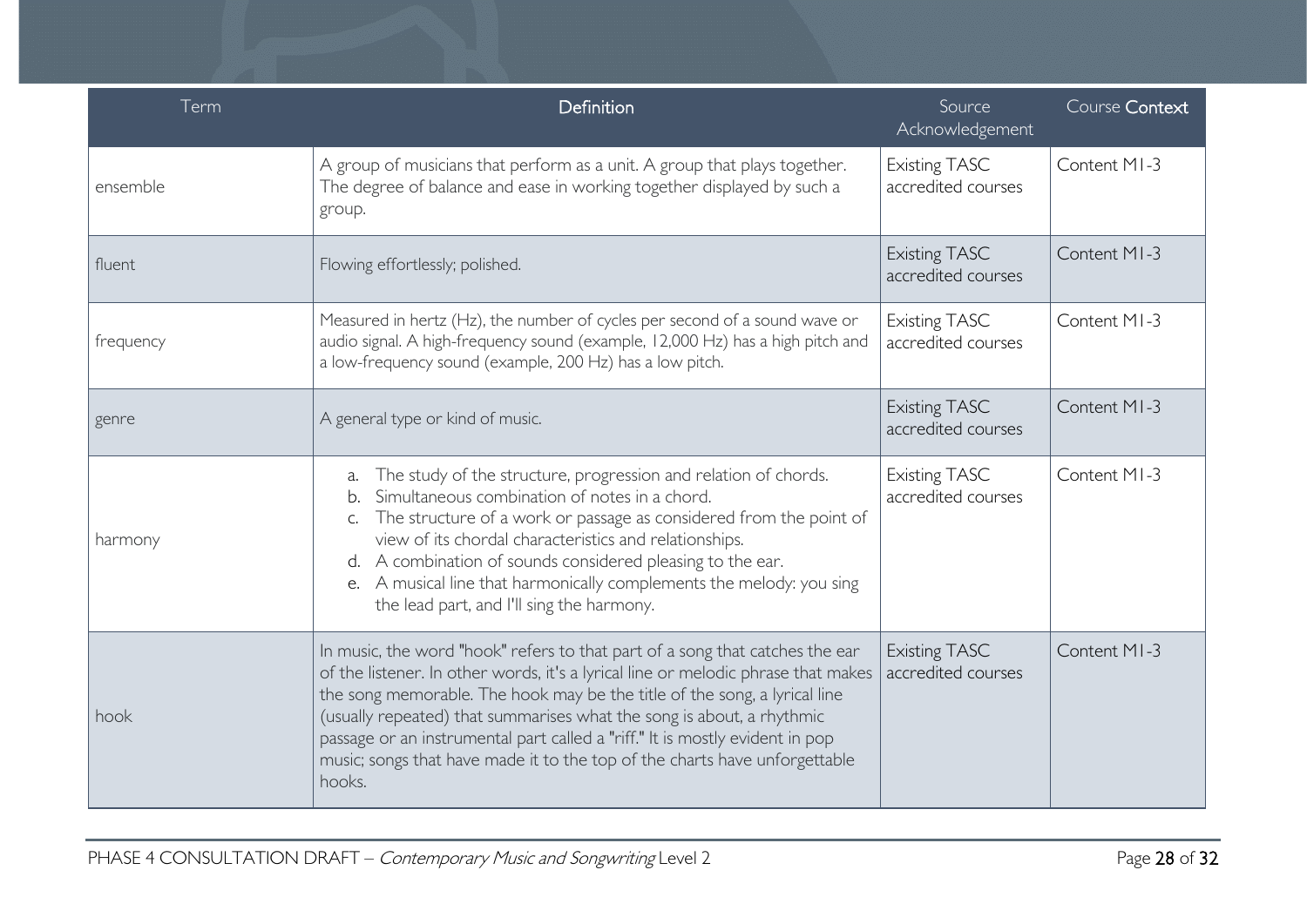| Term                    | Definition                                                                                                                                                                                                                                                                                | Source<br>Acknowledgement                  | Course Context |
|-------------------------|-------------------------------------------------------------------------------------------------------------------------------------------------------------------------------------------------------------------------------------------------------------------------------------------|--------------------------------------------|----------------|
| improvisation           | Spontaneous musical invention.                                                                                                                                                                                                                                                            | <b>Existing TASC</b><br>accredited courses | Content MI-3   |
| instrumental competence | The level of capacity to play/use an instrument successfully or efficiently.                                                                                                                                                                                                              | <b>Existing TASC</b><br>accredited courses | Content MI-3   |
| intonation              | Accuracy of pitch in playing or singing, or on a stringed instrument such as a<br>guitar.                                                                                                                                                                                                 | <b>Existing TASC</b><br>accredited courses | Content MI-3   |
| key                     | In music, a key is the major or minor scale around which a piece of music<br>revolves. A song in a major key is based on a major scale. A song in a minor<br>key is based on a minor scale.                                                                                               | <b>Existing TASC</b><br>accredited courses | Content MI-3   |
| lead break              | An instrumental solo.                                                                                                                                                                                                                                                                     | <b>Existing TASC</b><br>accredited courses | Content MI-3   |
| major scale             | A musical scale with intervals of a semitone between the third and fourth<br>notes and the seventh and eighth notes and whole tones between all other<br>consecutive notes.                                                                                                               | <b>Existing TASC</b><br>accredited courses | Content MI-3   |
| melody                  | rhythmically organised sequence of single tones so related to one<br>a.<br>another as to make up a particular phrase or idea.<br>Structure with respect to the arrangement of single notes in succession.<br>b.<br>The leading part or the air in a composition with accompaniment.<br>C. | <b>Existing TASC</b><br>accredited courses | Content MI-3   |
| meter                   | a. Division into measures or bars.<br>b. A specific rhythm determined by the number of beats and the time value<br>assigned to each note in a measure                                                                                                                                     | <b>Existing TASC</b><br>accredited courses | Content MI-3   |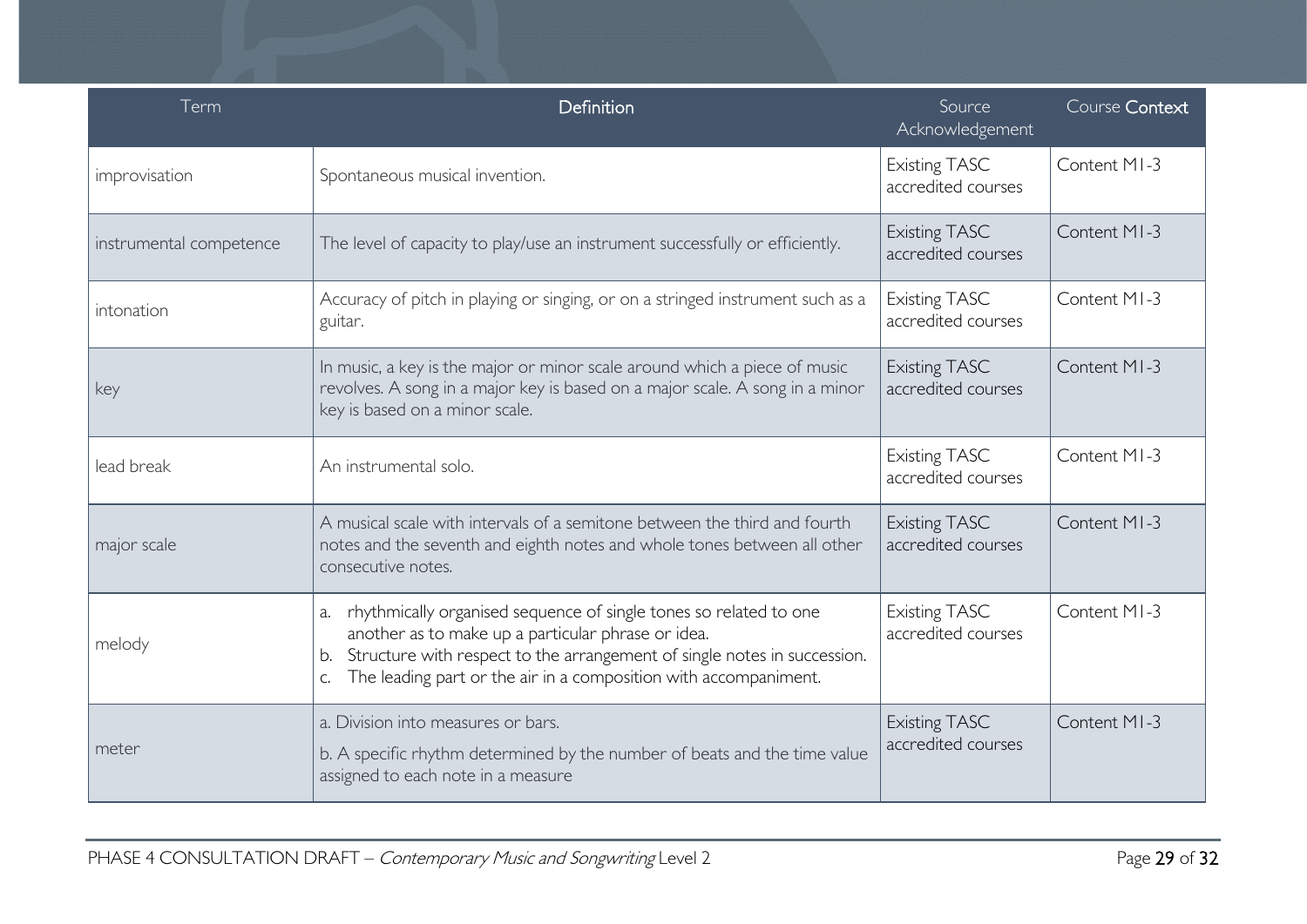| Term               | Definition                                                                                                                                                                                                                                                                                                             | Source<br>Acknowledgement                  | Course Context |
|--------------------|------------------------------------------------------------------------------------------------------------------------------------------------------------------------------------------------------------------------------------------------------------------------------------------------------------------------|--------------------------------------------|----------------|
| metronomic         | Of or relating to a metronome.                                                                                                                                                                                                                                                                                         | <b>Existing TASC</b><br>accredited courses | Content MI-3   |
| minor scale        | A scale whose third and, usually, sixth and seventh notes are lower by a<br>semitone than those in the major scale, giving it a less bright, more<br>emotionally suggestive quality.                                                                                                                                   | <b>Existing TASC</b><br>accredited courses | Content MI-3   |
| musical design     | Elements of musical design may include repetition, verse/chorus structure,<br>bridge, intro, lead breaks, coda, hook, refrain, arrangement, length.                                                                                                                                                                    | <b>Existing TASC</b><br>accredited courses | Content MI-3   |
| musical expression | Musical expression is the art of playing or singing music with emotional<br>communication. The elements of music that comprise expression include<br>dynamic indications such as <i>forte</i> or <i>piano</i> , phrasing, differing qualities of<br>timbre and articulation, colour, intensity, energy and excitement. | <b>Existing TASC</b><br>accredited courses | Content MI-3   |
| octave             | An interval of eight pitch names; twelve half steps. A series of eight notes<br>occupying the interval between (and including) two notes, one having twice<br>or half the frequency of vibration of the other.                                                                                                         | <b>Existing TASC</b><br>accredited courses | Content MI-3   |
| PA                 | A "Public Address" system is anything that amplifies sound so more people<br>can hear it.                                                                                                                                                                                                                              | <b>Existing TASC</b><br>accredited courses | Content MI-3   |
| pitch              | Aspects of pitch may include frequency (highness and lowness), duration,<br>timbre, melody, harmony and tonality.                                                                                                                                                                                                      | <b>Existing TASC</b><br>accredited courses | Content MI-3   |
| refrain            | A refrain is a line (also can be the title) that is repeated at the end of every<br>verse.                                                                                                                                                                                                                             | <b>Existing TASC</b><br>accredited courses | Content MI-3   |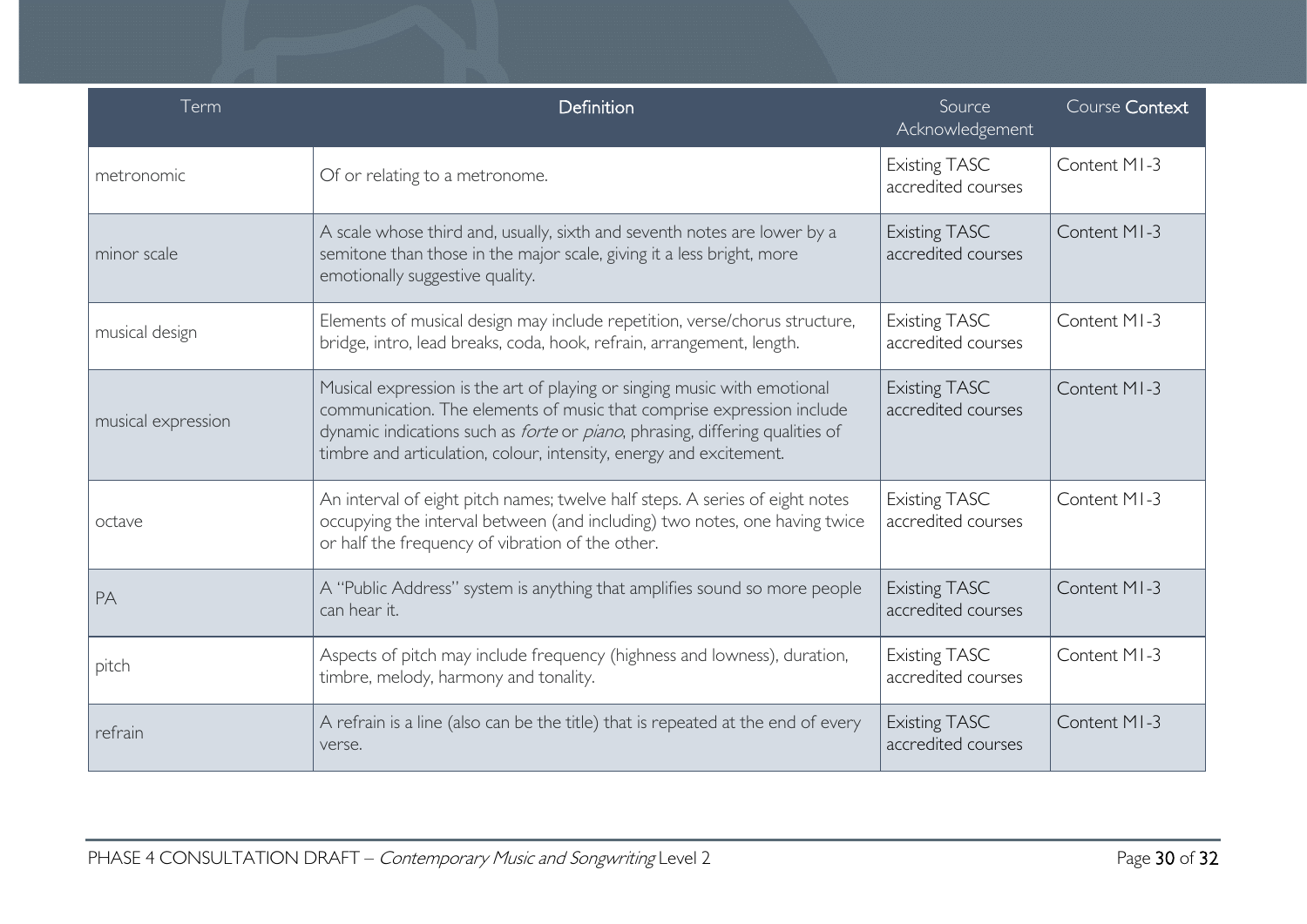| Term            | Definition                                                                                                                                                                                                                                        | Source<br>Acknowledgement                  | Course Context |
|-----------------|---------------------------------------------------------------------------------------------------------------------------------------------------------------------------------------------------------------------------------------------------|--------------------------------------------|----------------|
| repertoire      | An inventory of compositions mastered and performed by a musician or<br>ensemble.                                                                                                                                                                 | <b>Existing TASC</b><br>accredited courses | Content MI-3   |
| resilience      | The ability to compromise, e.g., to take another musician's ideas on board<br>and work towards a common musical goal and to take feedback/make<br>changes in a positive and constructive manner.                                                  | <b>Existing TASC</b><br>accredited courses | Content MI-3   |
| rhythm          | Rhythm is the result of a pattern of sounds that follows a steady beat. While<br>rhythm can be comprised of beats and/or notes - or more specifically, a<br>series of different note lengths - the term rhythm is often synonymous with<br>tempo. | <b>Existing TASC</b><br>accredited courses | Content MI-3   |
| score           | A notation showing all the parts of a musical composition.                                                                                                                                                                                        | <b>Existing TASC</b><br>accredited courses | Content MI-3   |
| staff           | Horizontal lines on which notes are written. The musical staff has five lines<br>and four spaces.                                                                                                                                                 | <b>Existing TASC</b><br>accredited courses | Content MI-3   |
| style           | A distinctive performance practice that differentiates music performed by a<br>specific ensemble or artist from that same music performed by any other<br>ensemble or individual.                                                                 | <b>Existing TASC</b><br>accredited courses | Content MI-3   |
| target audience | The audience that the intended music/performance is for, e.g., a specific age<br>range of listeners.                                                                                                                                              | <b>Existing TASC</b><br>accredited courses | Content MI-3   |
| tempo           | The speed at which music is or ought to be played, often indicated on<br>written compositions by a descriptive or metronomic direction to the<br>performer.                                                                                       | <b>Existing TASC</b><br>accredited courses | Content MI-3   |